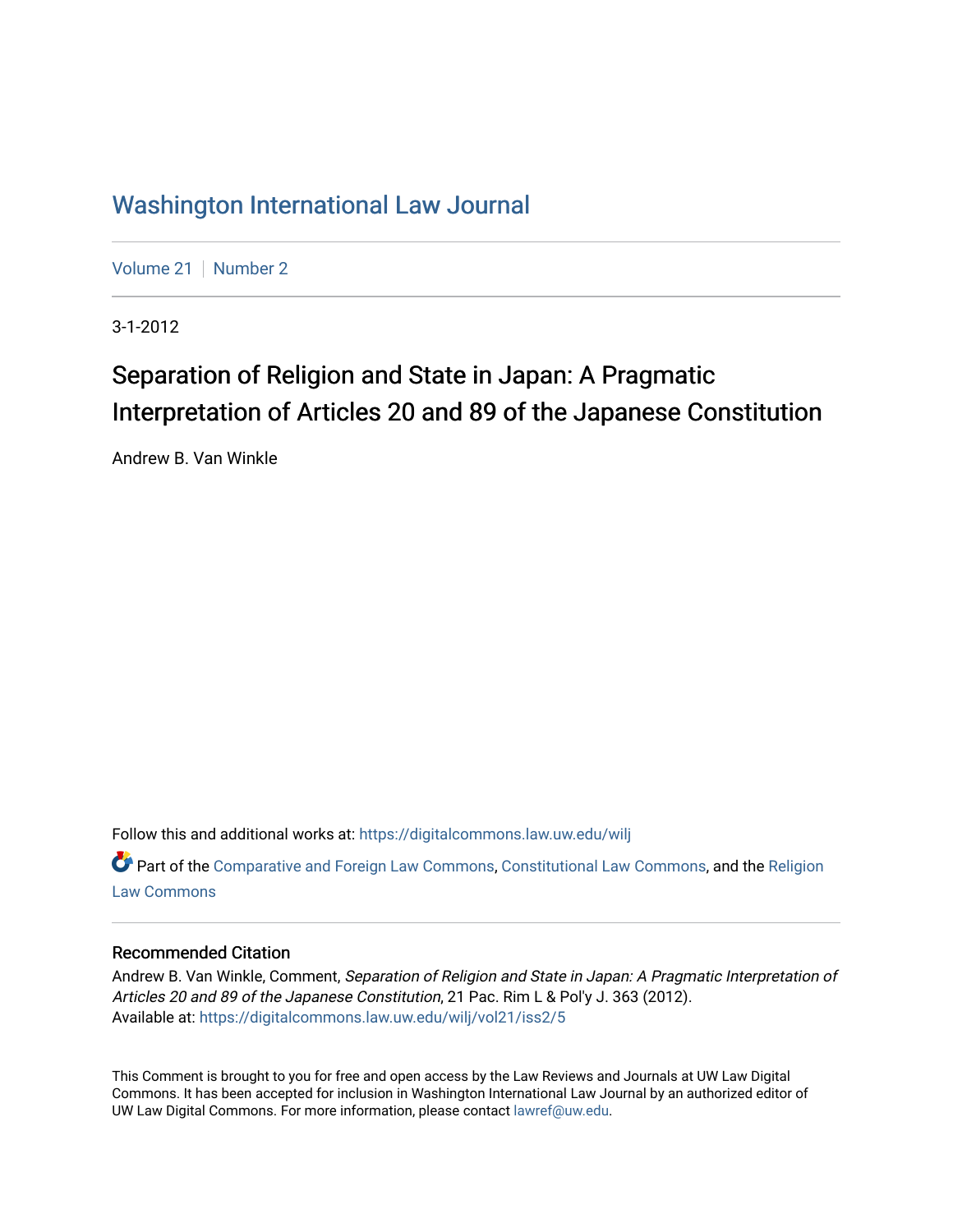## **SEPARATION OF RELIGION AND STATE IN JAPAN: A PRAGMATIC INTERPRETATION OF ARTICLES 20 AND 89 OF THE JAPANESE CONSTITUTION**

#### **Andrew B. Van Winkle†**

*Abstract*: Article 20 of Japan's Constitution establishes freedom of religion. To protect this freedom, the provisions of Articles 20 and 89 separate religion from the state to prevent the return of State Shintō. Despite this separation, the Japanese Supreme Court has consistently upheld instances where state entities interact with religious groups. These decisions have raised the ire of numerous academics and legal professionals in and out of Japan who believe that Japan's constitutional separation requires absolute separation, or at least something more stringent than the Supreme Court has been willing to find. Although this comment rejects the approach taken by the Supreme Court in these cases, it also seeks to rebut the arguments of scholars and professionals opposed to these decisions by reinterpreting these articles in a way that still comports with the results reached in these Supreme Court cases.

#### I. INTRODUCTION

Since the 1977 *Tsu City Groundbreaking* case, legal scholars and professionals have debated Japan's constitutional freedom of religion. The *Tsu City* case was Japan's first case since World War II to define religious freedom.<sup>1</sup> The case required the Supreme Court to decide the degree to which Articles 20 and 89 of Japan's Constitution, dealing with separation of religion and state, limit state entities from interacting with religious organizations.<sup>2</sup> Answering this question, the Court held that these articles created less than absolute constraints on religious activity.<sup>3</sup> This decision led to a vigorous academic debate to define the terms, context, and application of Articles 20 and 89. In the decades following *Tsu City*, the scholarly debate continued, fueled by Supreme Court decisions that, in all but one case, reaffirmed *Tsu City*'s holding.

Interestingly, this debate is radically one-sided: almost every article on the topic condemns the Supreme Court's rationale in *Tsu City* and subsequent decisions reaffirming that result. Critics primarily complain about the Supreme Court's refusal to defer to Article 20's seemingly absolute language, and criticize the court for upholding what they perceive as

 $\overline{\phantom{a}}$ J.D. candidate at the University of Washington School of Law, Class of 2012.

<sup>&</sup>lt;sup>1</sup> Saikō Saibansho [Sup. Ct.] July 13, 1977, Sho 46 (gyo-tsu) no. 69, 31(4) SAIKŌ SAIBANSHO MINJI HANREISHŪ [MINSHŪ] 533, *translated in* LAWRENCE W. BEER & HIROSHI ITOH, THE CONSTITUTIONAL LAW OF JAPAN 1970 THROUGH 1990, at 478-92 (1996) [hereinafter *Tsu City*]. 2 *Id*. 3 *Id*. at 480.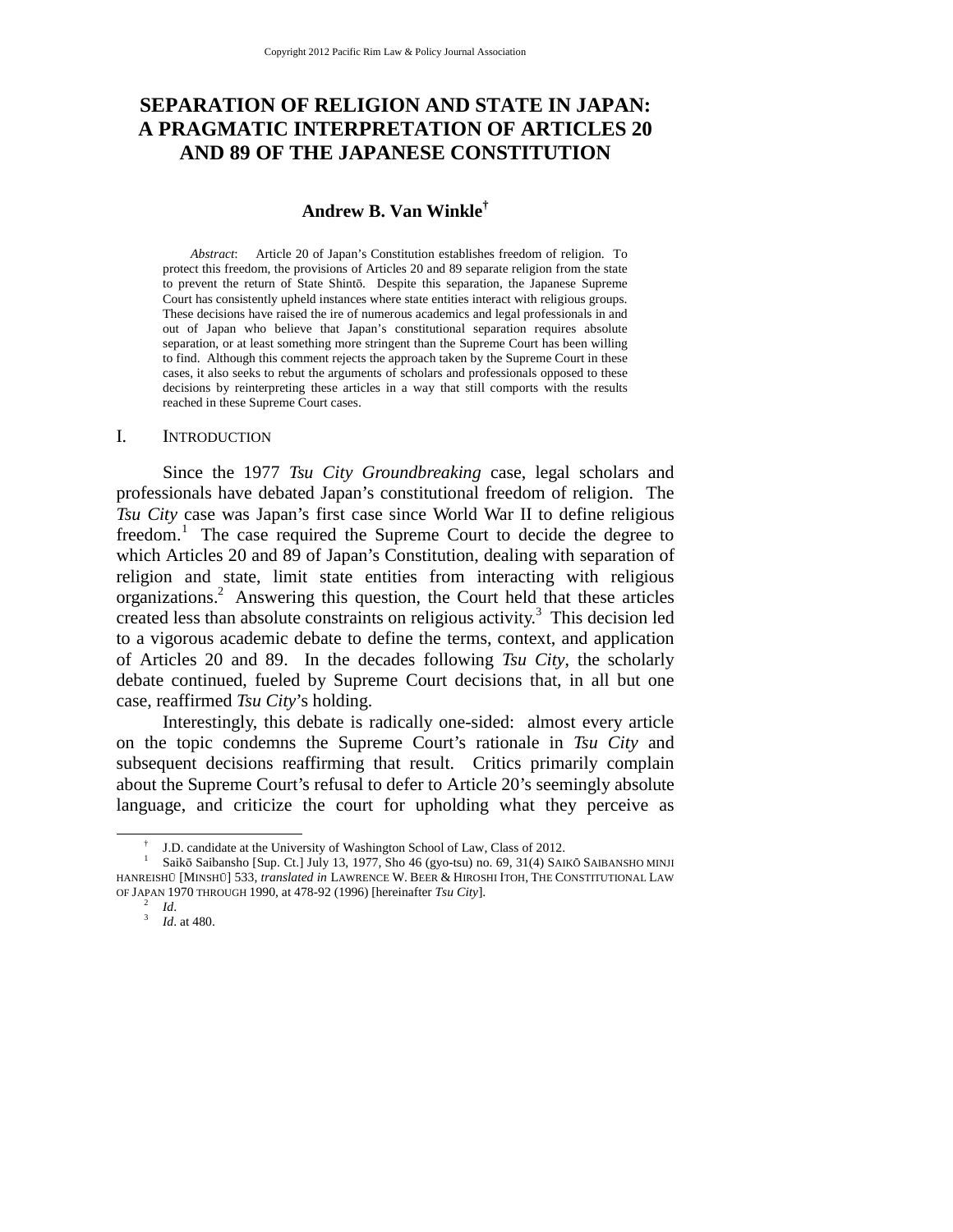patently unconstitutional outcomes. But, if this criticism is valid, and these decisions are repugnant to Japan's Constitution, then why does the Supreme Court continue to reaffirm *Tsu City*?

This comment seeks to answer this question and rebut the prevailing academic view through a reinterpretation of Articles 20 and 89. In reinterpreting Japan's constitutional guarantee of freedom of religion through the separation of religion and the state, this comment examines the Japanese Supreme Court's reasoning in *Tsu City* and its progeny, common Japanese principles of interpretation, the underlying purpose of Articles 20 and 89, and current public policy considerations. Using these sources, this comment argues that Japanese courts can reasonably interpret these articles to permit significant interaction between the state and religious groups and that the Constitution does not require absolute or even strict separation of religion and the state.

Part II of this comment begins with a brief history of religion and state in Japan, which frames the current debate, before introducing the text of Articles 20 and 89. Part III first reviews the Japanese Supreme Court cases that interpret these articles, and then discusses various academic and Supreme Court interpretations and the problems that arise from those interpretations. Part IV reassesses Articles 20 and 89 under prevailing principles of Japanese legal interpretation and offers a new test to analyze whether future situations violate these constitutional provisions. Finally, Part V concludes with a summary of the debate, and where this new interpretation fits within that debate.

#### II. THE LONG HISTORY OF RELIGIONS AND THE STATE IN JAPAN DIRECTLY INFLUENCED THE DEVELOPMENT OF ARTICLES 20 AND 89

Understanding this constitutional debate concerning Articles 20 and 89 requires a brief historical overview of the Japanese state's historical comingling with, and abuse of, religion. In 538 A.D., a delegation from the Korean peninsula introduced Buddhism to the Yamato court, which until that point had adhered to the religious authority of *Amaterasu* (the sun-goddess) and her human descendants.<sup>4</sup> In 593, Prince Shōtoku took power, unified Japan, and established Buddhism as the state religion.<sup>5</sup> Buddhism, Shintō, and their various schools were largely tolerant, if not syncretic, until the middle of the thirteenth century when the monk Nichiren introduced a new

 <sup>4</sup> MASAHARU ANESAKI, HISTORY OF JAPANESE RELIGION: WITH SPECIAL REFERENCE TO THE SOCIAL AND MORAL LIFE OF THE NATION 32-33, 53 (1930).<br><sup>5</sup> *Id.* at 57.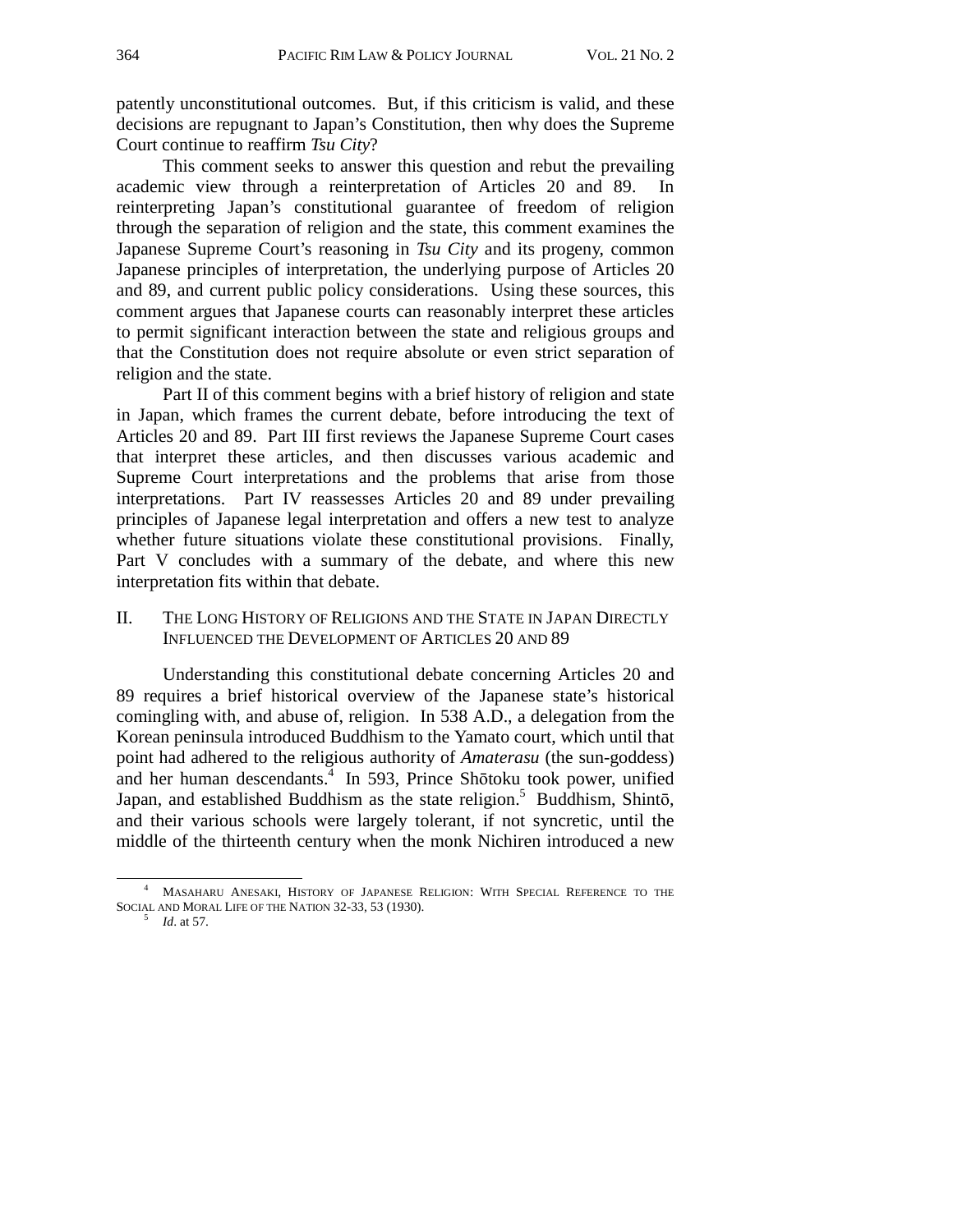school of Buddhist practice that scorned all other religions, for which the state eventually exiled him.<sup>6</sup> In the centuries following the end of the Kamakura period (1185–1333), Japan devolved into warlordism, marked by intense clan fighting and even outright warfare between religious sects.<sup>7</sup> In 1549, amid this civil war, St. Francis Xavier introduced Christianity to Japan, which Japan's reunifier, Shōgun Oda Nobunaga, nominally embraced.<sup>8</sup>

Christianity's general acceptance lasted until 1615, when Shōgun Tokugawa Ieyasu banished the missionaries and fostered active persecution of Christians and Nichiren Buddhists.<sup>9</sup> Although Buddhism continued as Japan's state religion, it had become a mere tool for the government to maintain control. $^{10}$ 

When the Meiji Restoration began in 1868, another major shift occurred in the state's relationship with religion. In 1868, Shintō became the state religion, and the government ordered its separation from Buddhism to help legitimate the new ruling structure.<sup>11</sup> This separation resulted in strict regulation of all religions, and Shintō priests used their new positions of favor to "plunder" Buddhist temples.<sup>12</sup> Throughout the State Shintō era, a wave of new religions arose in Japan. However, the government violently suppressed these groups,  $^{13}$  despite constitutionally guaranteeing religious freedom.<sup>14</sup>

After World War II, Japan transitioned into a new socio-religious climate, which has endured through today. In 1945, the Allied Occupation quickly dismantled State Shintō and formally ended the Meiji government's suppression of all other religions. To keep the Japanese state from ever reviving State Shintō, the Diet<sup>15</sup> ratified the Articles 20 and 89, which protect freedom of religion and ban state support for religious organizations, thus framing the debate over Japanese religious freedom.<sup>16</sup>

<sup>6</sup> *Id.* at 194-95.<br>
<sup>7</sup> *Id.* at 229-39.<br>
<sup>8</sup> *Id.* at 241, 244.<br>
<sup>9</sup> *Id.* at 250-53.<br>
<sup>10</sup> *Id.* at 260.<br>
<sup>11</sup> HELEN HARDACRE, SHINTŌ AND THE STATE 1868-1988, at 27-28 (1989).<br>
<sup>12</sup> *Id.* at 28-29.<br>
<sup>13</sup> *Id.* at 126-

 $h<sup>15</sup>$  The Diet is the name of Japan's national legislative body.

<sup>16</sup> *See* NIHONKOKU KENP<sup>Ō</sup> [KENPŌ] [CONSTITUTION]. "*Kenpō*" is the Japanese word for "constitution." This comment uses the English translations of the Japanese Constitution published by the Japanese Attorney General's Office and the National Diet Library. *See* ATTORNEY-GENERAL'S OFFICE, THE CONSTITUTION OF JAPAN AND CRIMINAL LAWS (1951); *The Constitution of Japan*, NATIONAL DIET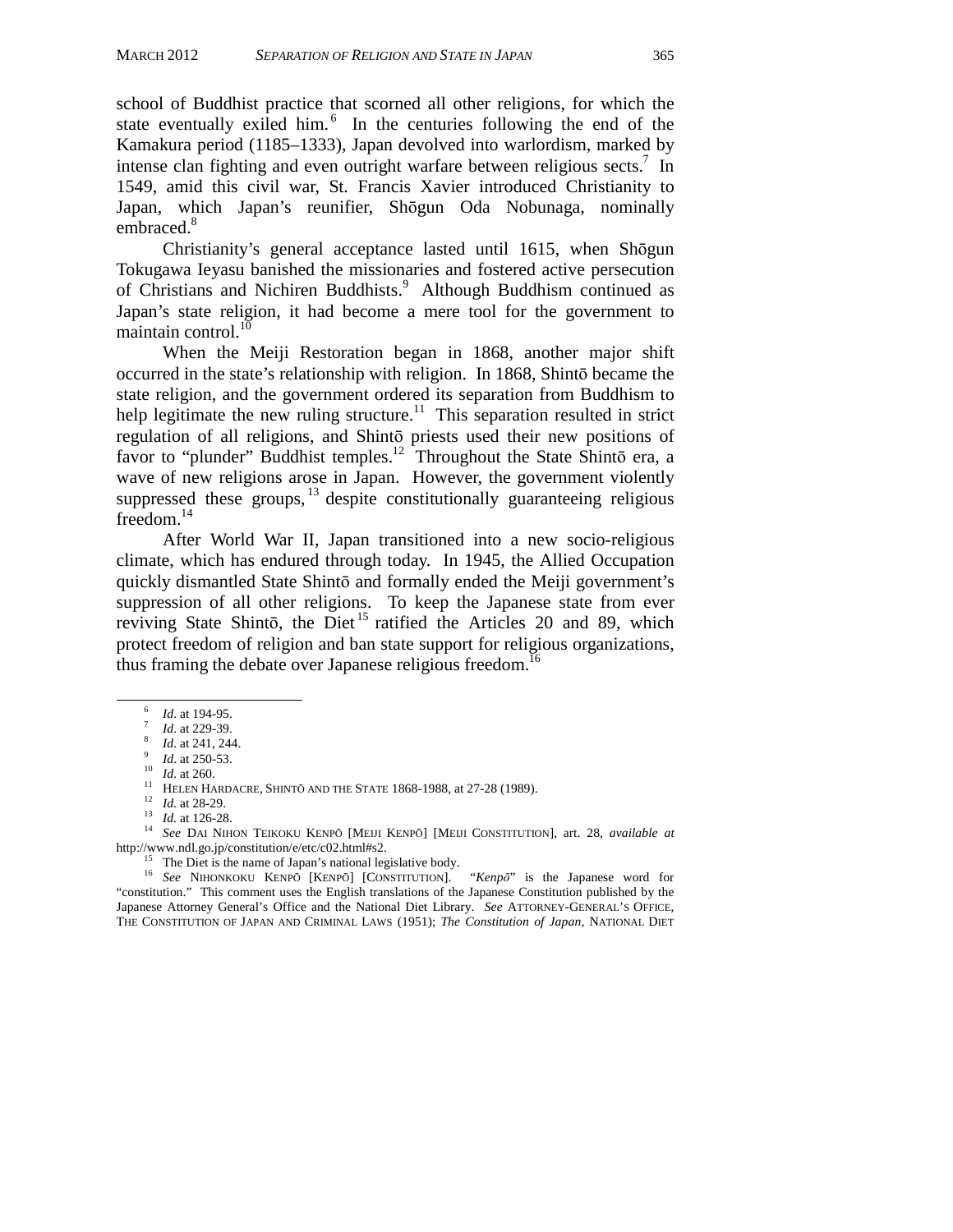Japan's current Constitution contains two articles that affect religions: Articles 20 and 89. Chapter III of the Constitution, setting forth the "Rights and Duties of the People," contains Article  $20$ ,  $\frac{17}{17}$  which provides

1) Freedom of religion is guaranteed to all. No religious organization shall receive any privileges from the State, nor exercise any political authority.

2) No person shall be compelled to take part in any religious act, celebration, rite or practice.

3) The State and its organs shall refrain from religious education or any other religious activity.<sup>18</sup>

On its face, Article 20 appears to guarantee absolute freedom of religion by not setting forth any exceptions to that right; the repeated use of the word translated as "shall" is usually read as an absolute obligatory requirement. This unwavering obligation receives further support from the Article's prohibitive language, "shall refrain," which takes power away from the state.

Article 89 is found within Chapter VII of the Japanese Constitution, the chapter on "Finance."19 Article 89 has two parts:

1) No public money or other property shall be expended or appropriated for the use, benefit or maintenance of any religious institution or association, or

2) for any charitable, educational or benevolent enterprises not under the control of public authority. $^{20}$ 

Article 89 limits the government's power to expend funds on religious and other non-governmental entities.<sup>21</sup> Although the article distinguishes religious organizations in 89(1) from all other non-governmental organizations in 89(2), the article nonetheless equally prohibits the government from expending public funds for both of these types of groups.

j

LIBRARY, http://www.ndl.go.jp/constitution/e/etc/c01.html (last visited Feb. 10, 2012) (based on the English Edition by the Government Printing Bureau).

<sup>&</sup>lt;sup>17</sup> NIHONKOKU KENPŌ [KENPŌ] [CONSTITUTION], ch. III.<br><sup>18</sup> *Id.* art. 20. <sup>19</sup> *Id.* art. 89. <sup>20</sup> *Id. II. Id.* <sup>21</sup> *Id.* 2<sup>1</sup> *Id.* 21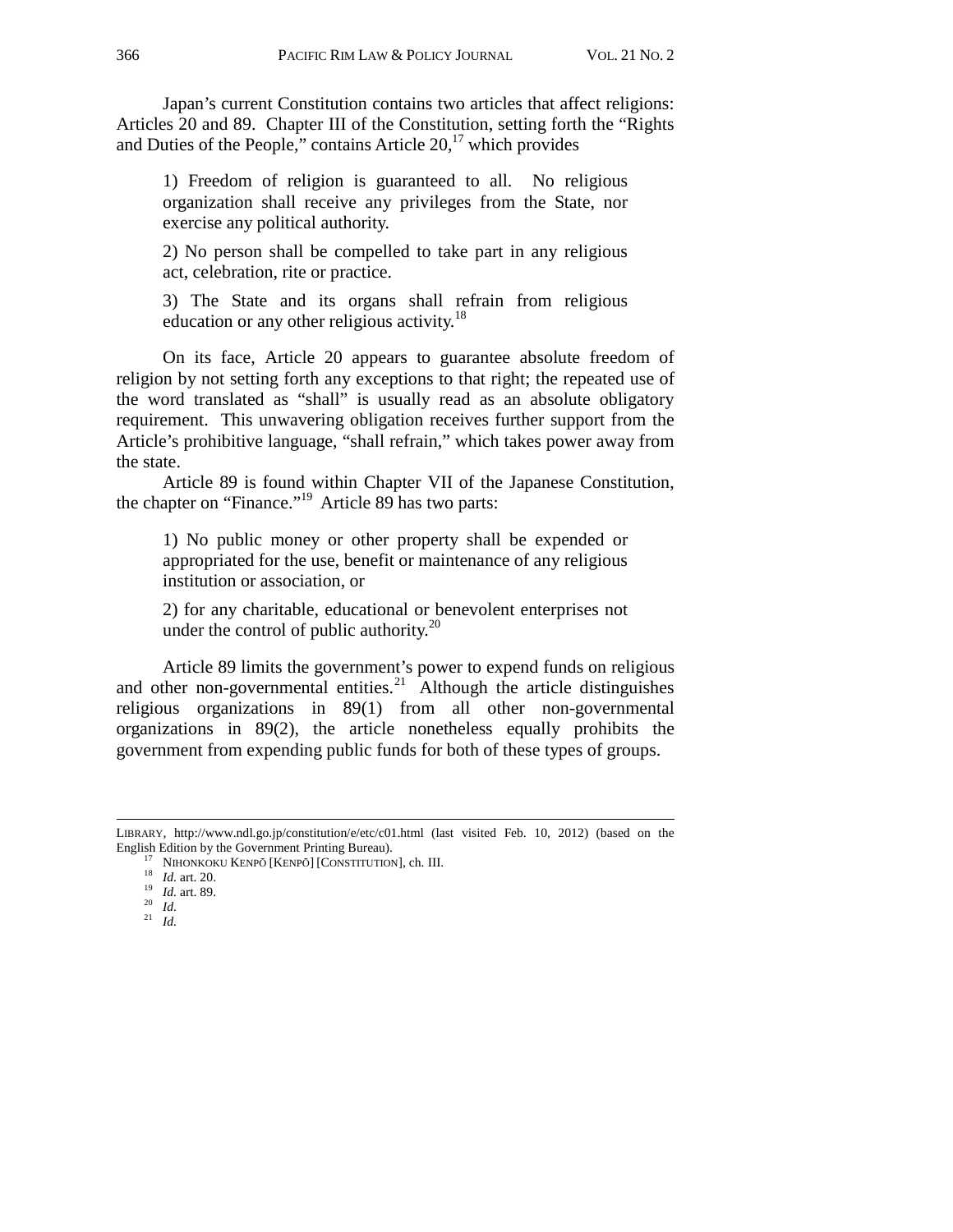#### III. THE JAPANESE SUPREME COURT HAS FAILED TO OFFER A WORKABLE INTERPRETATION OF ARTICLES 20 AND 89

Beginning with the 1977 *Tsu City* case, this Part will review the facts of these cases and the Supreme Court's rationale for each resulting decision, and will then discuss the prevailing academic critiques of these cases.

#### *A. The Japanese Supreme Court Cases Defining Articles 20 and 89 Permit Significant Interaction Between Religions and State*

Over the past forty years, the Japanese Supreme Court has decided only a handful of cases concerning the separation of religions from the state.<sup>22</sup> All of these cases stemmed from complaints of unconstitutional interaction between the state and the Shintō religion. In all but two cases, the Supreme Court has upheld the challenged state action.

*1. The* Tsu City Groundbreaking *Case Established the Purpose and Effects Test Used by Japanese Courts in Cases Involving Articles 20 and 89* 

The controversy in this case began when the mayor of Tsu City spent public funds on a Shintō purification ceremony at the groundbreaking for a new city gymnasium.23 Disagreeing with this expenditure, one of the city's councilmembers sued the mayor.<sup>24</sup> The city councilman alleged that the expenditure violated Articles 20 and 89 because Article 20 establishes freedom of religion and separates religion and state, and Article 89 forbids, *inter alia*, the use of public funds to benefit religious organizations.<sup>25</sup> Given the articles' broad reach, the mayor's payment to a religious organization to perform a ceremony at a public event appeared to violate the Constitution.

Nominally, the Supreme Court agreed that Articles 20 and 89 embody the ideal of total separation of all religions and the state.<sup>26</sup> However, the Court also found this ideal unachievable because state regulation will

<sup>&</sup>lt;sup>22</sup> For cases on the freedom of religion as opposed to the separation of religion and state, see Saikō Saibansho [Sup. Ct.] May 15, 1963, Sho 36 (a) no. 485, 17(4) SAIKŌ SAIBANSHO KEIJI HANREISHŪ [KEISHŪ] 302 (the Criminal Exorcism case); Saikō Saibansho [Sup. Ct.] Feb. 29, 2000, Hei 10 (o) no. 1081, 54 SAIKŌ SAIBANSHO MINJI HANREISHŪ [MINSHŪ] 582 (the Jehovah's Witness Blood Transfusion case); Saikō Saibansho [Sup. Ct.] Jan. 30, 1996, Hei 8 (ku) no. 8, 50(1) SAIKŌ SAIBANSHO MINJI HANREISHŪ [MINSHŪ] 199 (the Aum Shinrikyō Dissolution case); and Saikō Saibansho [Sup. Ct.] Mar. 8, 1996, Hei 7 (gyo-tsu) no. 74, 50(3) SAIKŌ SAIBANSHO MINJI HANREISHŪ [MINSHŪ] 469 (the Jehovah's Witness School Kendō case).

<sup>23</sup> *Tsu City*, *supra* note 1, at 479. 24 *Id.* <sup>25</sup> *Id.*<sup>26</sup> *Id.* at 480.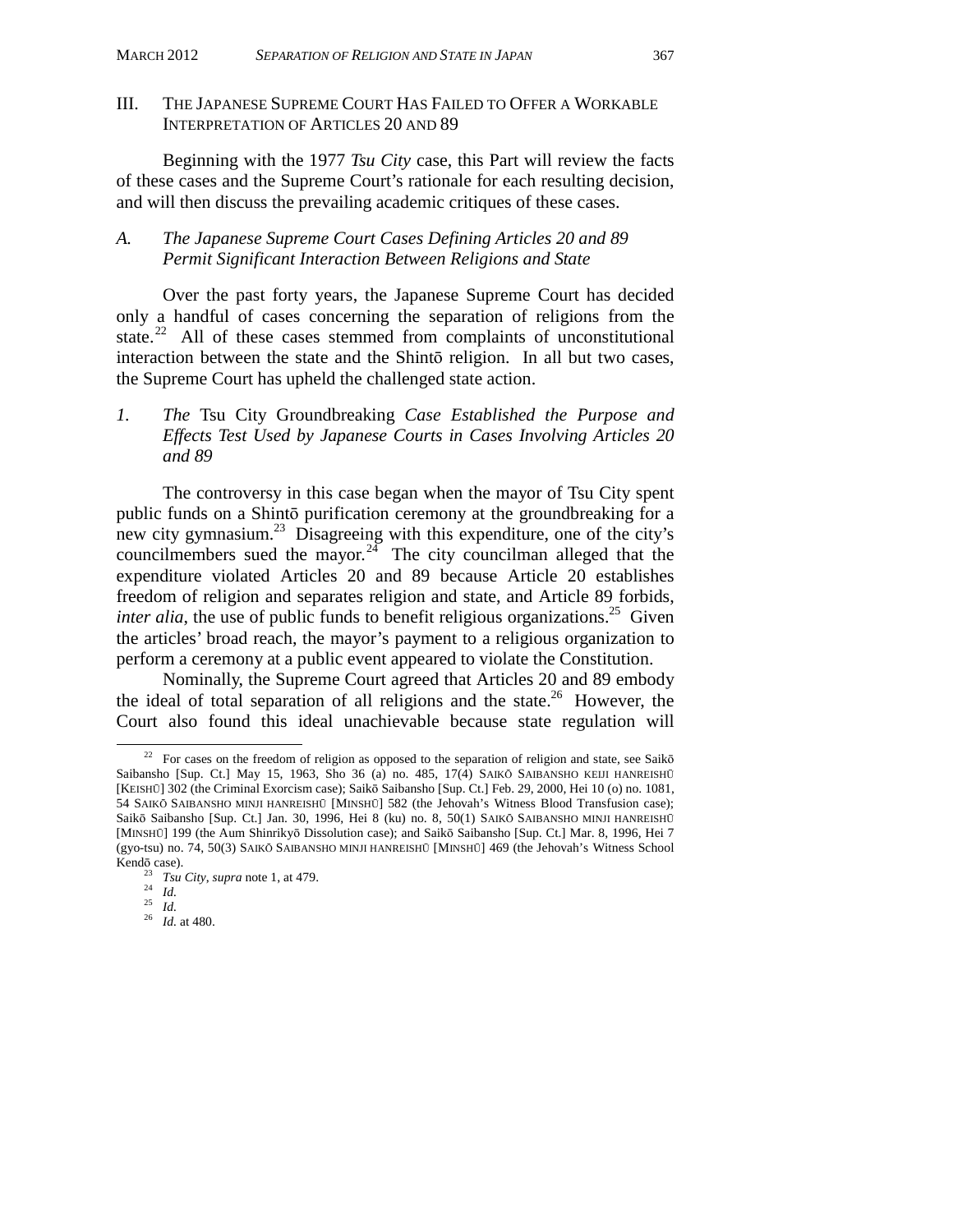inevitably interfere with a religion's beliefs or practices in certain circumstances. 27 More importantly, the Supreme Court stated that total separation is undesirable because it would force the state to end current programs that involve religious groups, such as those providing financial assistance to private religious schools and state assistance for preserving historic architecture owned by religious groups.<sup>28</sup> The Court pointed out that such total separation would ironically come full circle in that denial of "such subsidies would impose a disadvantage on these entities simply because of their religious nature and would inevitably result in invidious discrimination because of religion." For this reason, the Court concluded that total separation is impractical and possibly unconstitutional.<sup>29</sup>

Proceeding from the premise that total separation is undesirable, the Court next tried to reach a balanced, middle ground through the "purpose and effects" test.<sup>30</sup> The purpose and effects test requires state neutrality and "prohibit[s] conduct which leads to collusion between the state and a religion," but "only when such activity exceeds reasonable bounds as determined with reference to the conduct's purpose and effects."<sup>31</sup>

The Court introduced the purpose and effects test to explain that the government violates Article 20(3), which prohibits the state from engaging in religious activity, when state action

exceeds reasonable limits and which has as its purpose some religious meaning, or the effect of which is to promote, subsidize, or conversely, to interfere with or oppose religion . . . . [It is not enough that the procedure of the activity is] set by religion. The place of conduct, the average person's reaction to it, the actor's purpose in holding the ceremony, the existence and extent of religious significance, and the effect on the average person, are all circumstances that should be considered to reach an objective judgment based on socially accepted ideas.<sup>32</sup>

Under this interpretation, the state cannot violate Article 20(3) just by engaging in objectively religious activity; a court must also find that the public subjectively considers the activity religious in nature.<sup>33</sup> Notably, the

<sup>&</sup>lt;sup>27</sup> *Id.* 28 *Id.* 29 *Id.* Presumably, the Court would find such discrimination to be a violation of the freedom of religion.

religion. 30 *Id.* at 480-81. 31 *Id.* at 481. 32 *Id.* <sup>33</sup> *Id*. at 481-82.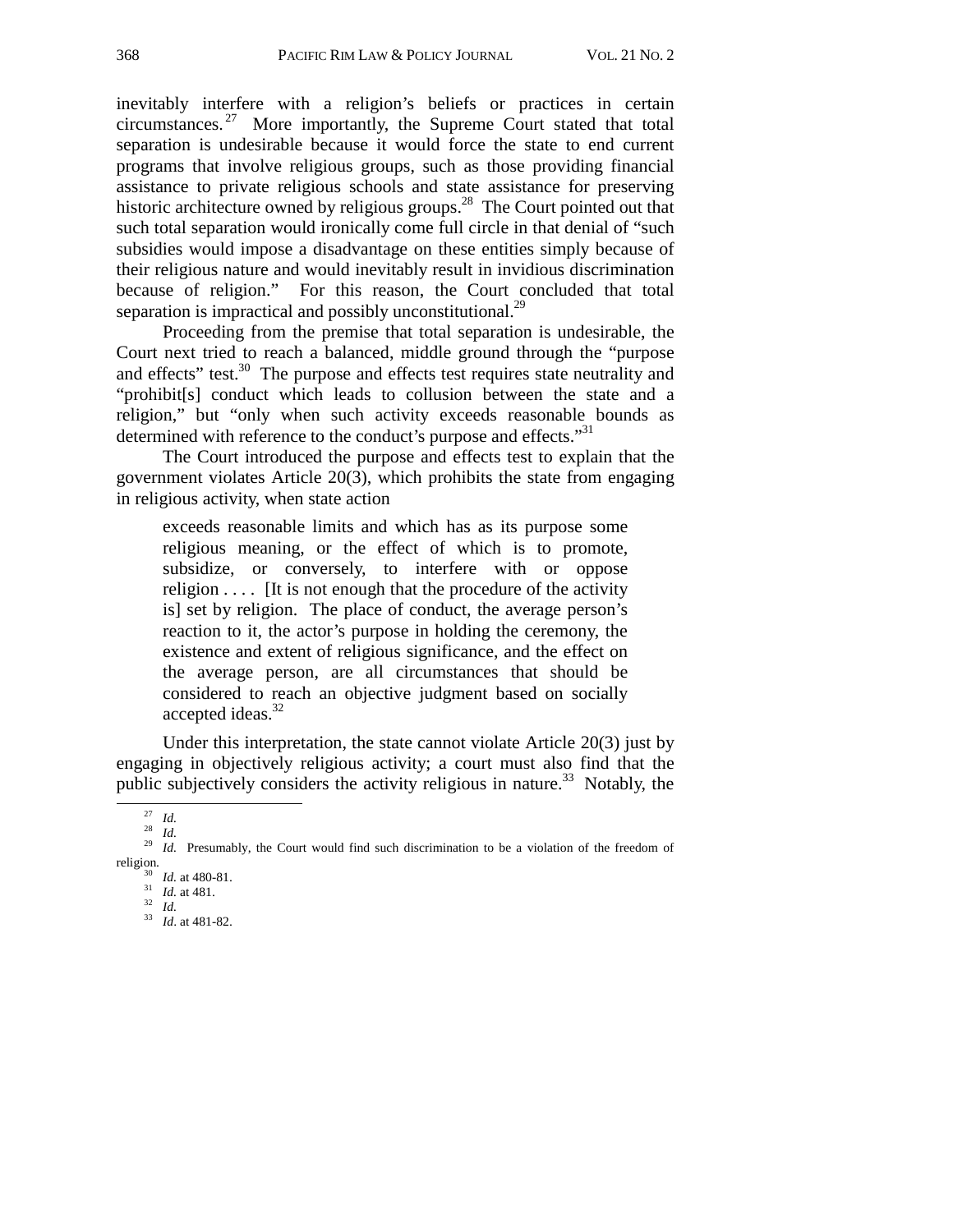purpose and effects test only applies to violations of paragraph (3) of Article 20, not to violations of paragraphs  $(1)$  and  $(2)$ .<sup>34</sup>

The *Tsu City* Court then applied this framework, finding that inviting and funding the ceremony did not violate Article 20(3) because the ceremony did not

raise the religious consciousness of those attending or of people in general or lead in any way to the encouragement or promotion of Shintō . . . . It is absolutely inconceivable that such a practice threatens to lead to the development of a special relationship between the State and Shintō, or the reestablishment of Shintō as a State religion . . . . It will not have the effect of promoting or encouraging Shinto or of oppressing or interfering with other religions. It therefore should not be considered . . . prohibited by Article 20, paragraph 3.<sup>35</sup>

Simply put, the Court held that the state can constitutionally hold a religious ceremony so long as the ceremony does not have the obvious effect of promoting a particular religion or impairing religious freedom.

Although the Court's judgment reversed in favor of the state, it did not do so unanimously. The dissent primarily looked to the purpose of Articles 20 and 89—preventing the return of State Shintō.<sup>36</sup> Because these articles serve a grave purpose, the dissent argued, the Court can only truly uphold these articles' purpose by interpreting them to require absolute separation.<sup>37</sup> The dissent's arguments remain important because they augment the criticisms lodged by many of the debate's commentators.

#### *2. The* Self-Defense Forces Enshrinement *Case Reaffirmed the Supreme Court's Lenient Purpose and Effects Test*

Almost two decades after deciding *Tsu City*, the Supreme Court once again reviewed Articles 20 and 89 in the *Self-Defense Forces* ("*SDF*") *Enshrinement* case, 38 largely reaffirming *Tsu City*'s rationale. The *SDF Enshrinement* case had its origins in 1968, when Yasuko Nakaya's husband

<sup>&</sup>lt;sup>34</sup> *Id.* (noting that "the two paragraphs differ in purpose, intent, and scope, and they guarantee different freedoms").<br>
<sup>35</sup> *Id.* at 482.<br>
<sup>37</sup> *Id.*<br>
<sup>38</sup> Saikō Saibansho [Sup. Ct.] June 1, 1988, Sho 57 (o) no. 902, 42(5) SAIKŌ SAIBANSHO MINJI

HANREISHŪ [MINSHŪ] 277, *translated in* LAWRENCE W. BEER & HIROSHI ITOH, THE CONSTITUTIONAL LAW OF JAPAN 1970 THROUGH 1990, 492-516 (1996) [hereinafter *SDF Enshrinement*].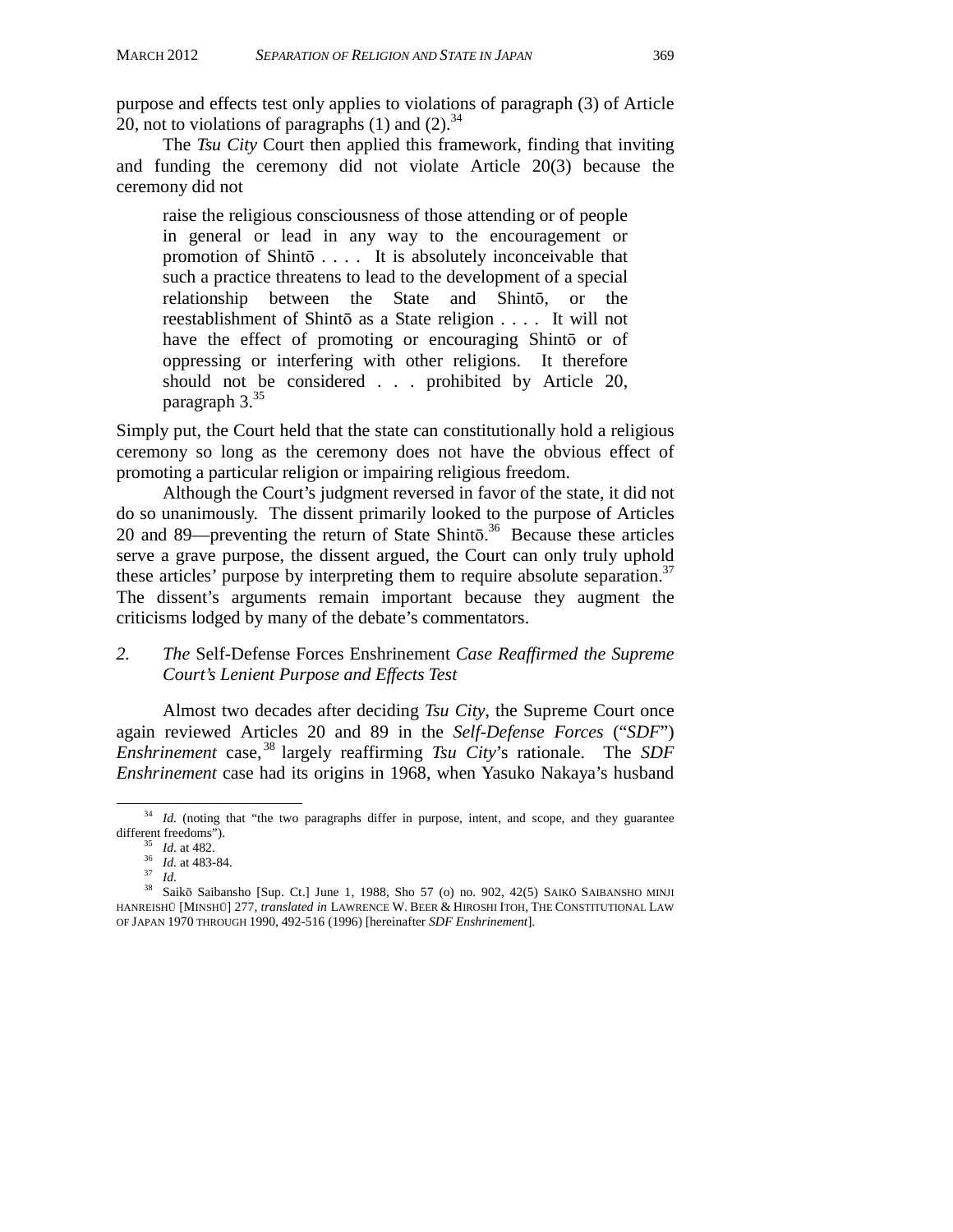died in a traffic accident while on duty as a member of the  $SDF<sup>39</sup>$ . In the years following this accident, a group called the SDF Friendship Association ("SDF Friends"), a private support group, sought to have Mr. Nakaya and other fallen SDF members enshrined (*goshi*) at the Yamaguchi Shintō Gokoku, a Shintō shrine for war dead. $40$  When the shrine denied the request to enshrine these deceased SDF members, SDF Friends sought assistance from the SDF Yamaguchi Regional Liaison Office, the government's local SDF office.<sup>41</sup> The SDF Regional Office facilitated SDF Friends' subsequent petition for enshrinement by providing guidance and general assistance to SDF Friends when they submitted their second petition. $42$ 

When the second petition succeeded, SDF Friends informed Mrs. Nakaya of her husband's soon-to-be enshrinement by inviting her to the enshrinement ceremony.<sup>43</sup> Mrs. Nakaya, a Christian, believed that SDF Friends violated her freedom of religion by enshrining her husband without her consent; she then chose to sue for rescission of the enshrinement and damages from SDF Friends.<sup>44</sup> Although SDF Friends was not a government actor, the lower courts ruled for Mrs. Nakaya and held that the regional SDF office's aid to the SDF Friends was an unconstitutional religious activity by a government actor.<sup>45</sup>

On appeal, however, the Supreme Court viewed this case as one of competing religious beliefs rather than state engagement in religious activity. The Court noted that in life, Mr. Nakaya had held no known religious beliefs.46 However, Mrs. Nakaya did hold a Buddhist memorial service to appease Mr. Nakaya's father, and subsequently held a Christian memorial service according to her own religious beliefs.  $47$  When Mrs. Nakaya vocalized her disapproval to SDF Friends, Mr. Nakaya's father wrote a letter that requested the enshrinement proceed because he wanted to see his son enshrined.<sup>48</sup> In addition to these two, with their competing religious beliefs, the Court identified a third interested and competing party—the shrine.

For Mrs. Nakaya's claim to succeed under *Tsu City*'s purpose and effects test, the Court had to find an impermissible government action in violation of the procedural guarantee of freedom of religion provided by

- 
- 
- 
- 39 *Id.* at 492. 40 *Id.* 41 *Id.* 42 *Id.* 43 *Id.* 44 *Id.* 45 *Id.* at 498. 46 *Id.* at 496. 47 *Id.* 48 *Id.* at 509.
	-
	-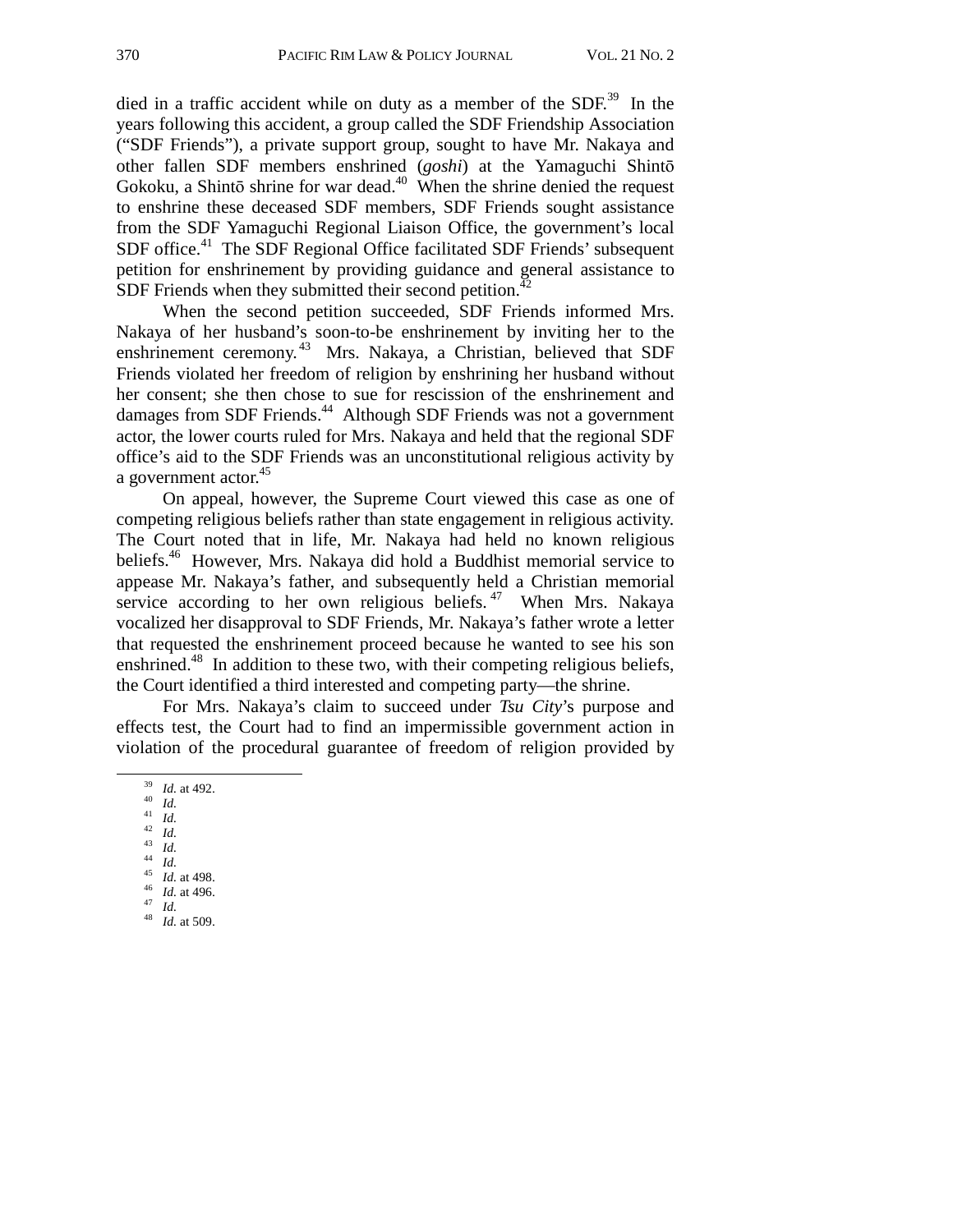Article 20(3). The Court first decided whether the defendants had violated the constitutional separation of religion. It determined that the purpose and effect of the regional office's assistance was to raise the morale of SDF members and their families; this was not a religious purpose and thus not a religious activity.<sup>49</sup>

Although the Court could have ended its analysis there, having found no religious activity, it continued. Relying on Article 20(3) as an indirect procedural guarantee, the Court held that Mrs. Nakaya had no individual cause of action unless the state violated the substantive rights contained in Article 20(1) or (2).<sup>50</sup> This diverged from *Tsu City* by turning Article 20(1) into a directly enforceable right.

After determining that government action to improve troop morale was permissible under Article 20(3), the Court turned to Mrs. Nakaya's claim that the shrine had violated her substantive rights under Article 20(1). The Court denied Mrs. Nakaya's claim by finding that the shrine was an interested third party with the same religious freedoms as Mr. Nakaya's wife and father.<sup>51</sup> The Court then ruled that it could not sustain Mrs. Nakaya's claim for injunctive relief and damages because to do so would in turn violate the shrine's religious freedom.<sup>52</sup> This means that a person cannot violate Article 20(1) (guaranteeing freedom of religion) when the challenged action also represents an exercise of religious freedom. In such instances, freedom of religion requires tolerance for the religious activities of others "as long as such acts do not disturb his or her freedom of religion by way of compulsion or disadvantaging the individual," which would directly violate Article  $20(2)$ .<sup>53</sup>

The Supreme Court's rejection of Article 20(3) and 20(1) left Article 20(2) as the only provision of Article 20 still available for sustaining Mrs. Nakaya's claim. Under Article 20(2), the Court found that the defendants did not violate the provision because they did not compel her to attend the ceremonies and did not restrict her from remembering her husband in a Christian way.54 As explained in *Tsu City*, a person cannot violate Article 20(2) without an outward act that has the effect of preventing a person from independently exercising his or her beliefs. As a result, the Court denied all relief to Mrs. Nakaya under any provision of Article 20 because 1) the enshrinement did not prevent Mrs. Nakaya from exercising

 <sup>49</sup> *Id.* at 500. 50 *Id.* 51 *Id.* at 501. 52 *Id*. 53 *Id.* 54 *Id*.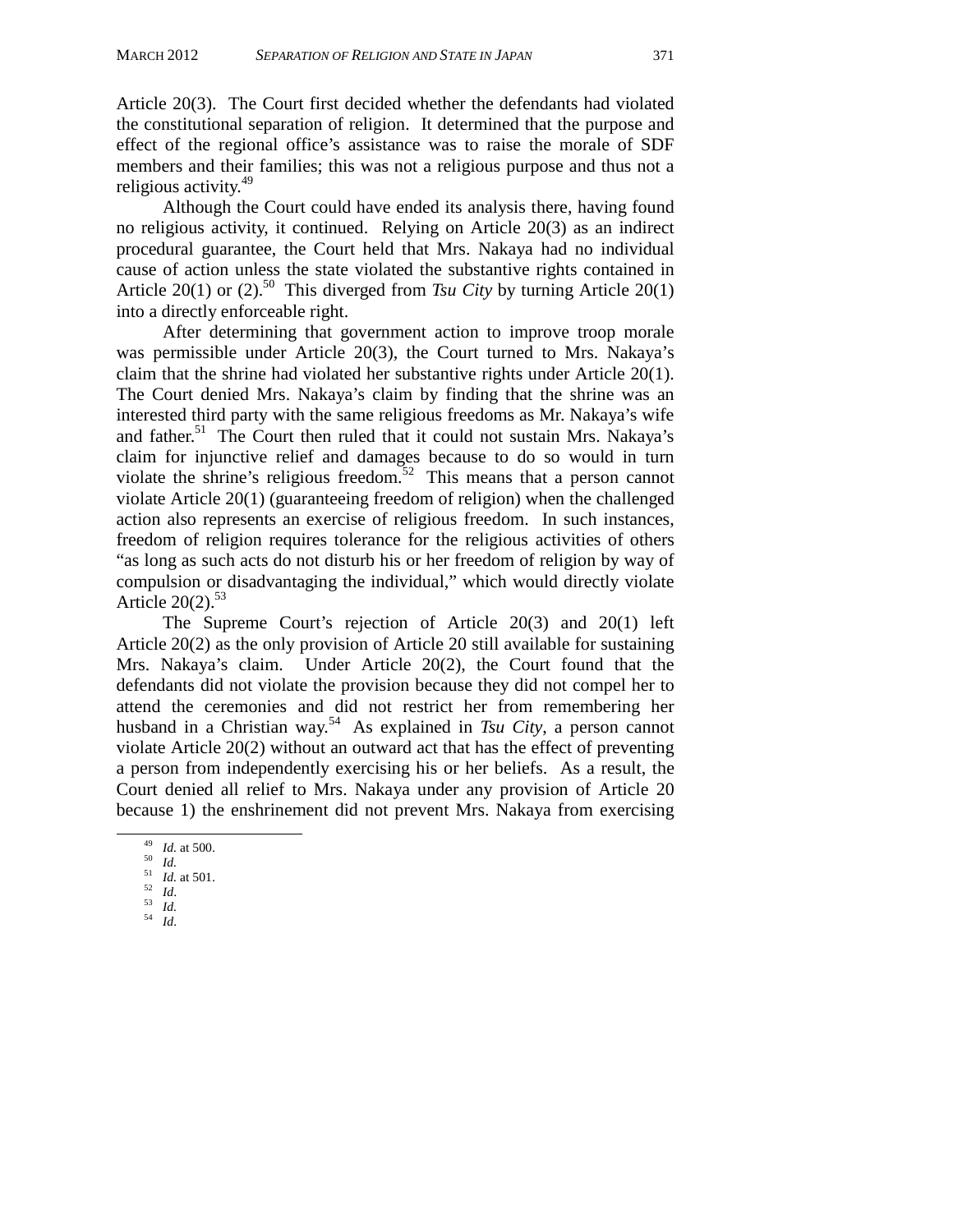her own religious beliefs, 2) no government action took place, and 3) competing religious beliefs require tolerance.

The dissent chastised the majority for its interpretation of Article 20(1) and 20(3). Regarding Article 20(3), the dissent would have added a third factor to the purpose and effects test by analyzing the degree of government entanglement.<sup>55</sup> The dissent also argued that the Regional SDF office violated Article 20(1) when it took positive actions to facilitate the SDF Friends' subsequent application process to the Shintō shrine.<sup>56</sup> The dissent believed this act had the effect of promoting Shintō over other religions; thus, this action violated Article 20(1)'s prohibition on religions receiving state privileges.<sup>57</sup> The dissenting justices also disapproved of the fact that the Regional Office only considered Shintō enshrinement and did not consider obtaining recognition from other religions.<sup>58</sup> These are valid criticisms that the Supreme Court has yet to address.<sup>59</sup>

#### *3. In the* Ehime Prefecture *Case, the Supreme Court, for the First Time, Found a Violation of the Separation of Religion and State*

The *Ehime Prefecture* case<sup>60</sup> remains the only instance where the Court truly ruled against the state in finding a violation of Japan's constitutional separation of religion and state.<sup>61</sup> In this case, Ehime Prefecture had allocated public funds for offerings to Yasukuni Shrine and to Gokoku Shrine to perform Shintō ceremonies.<sup> $\delta$ 2</sup> The plaintiffs challenged cash donations (*tamagushiryo*) for various seasonal festivals (*reitaisai*) and another type of cash donation (*kumotsuryo*) for memorial ceremonies (*ireitaisai*).63 Challenging these donations, a group of citizens launched a taxpayer suit against the former governor and other officials to repay the prefecture for allegedly violating Articles  $20(3)$  and  $89.^{64}$ 

<sup>&</sup>lt;sup>55</sup> *Id.* at 514. Together, those three factors (purpose, effects, and excessive entanglement) comprise the United States Supreme Court's balancing test for separation of church and state as established in *Lemon v. Kurtzman*, 403 U.S. 602, 613 (1970).

<sup>%</sup> SDF Enshrinement, supra note 38, at 515.<br>
57 Id.<br>
58 Id.<br>
59 See infra Part III.B.<br>
60 Saikō Saibansho [Sup. Ct.] Apr. 2, 1997, Hei 4 (gyo-tsu) no. 156, 51(4) SAIKŌ SAIBANSHO MINJI HANREISHU [MINSHU] 1673, *translated in* SERIES OF PROMINENT JUDGMENTS OF THE SUPREME COURT UPON QUESTIONS OF CONSTITUTIONALITY: NOS. 27-30 1996-99, NO. 30 (1999) [hereinafter *Ehime*].

<sup>&</sup>lt;sup>61</sup> In *Sunagawa II*, discussed *infra* Part III.A.6, the Court merely remanded to remedy the city's unconstitutional action.<br>
<sup>62</sup> *Ehime*, *supra* note 60, at 2.<br>
<sup>63</sup> *Id.*<br>
<sup>64</sup> *Id.*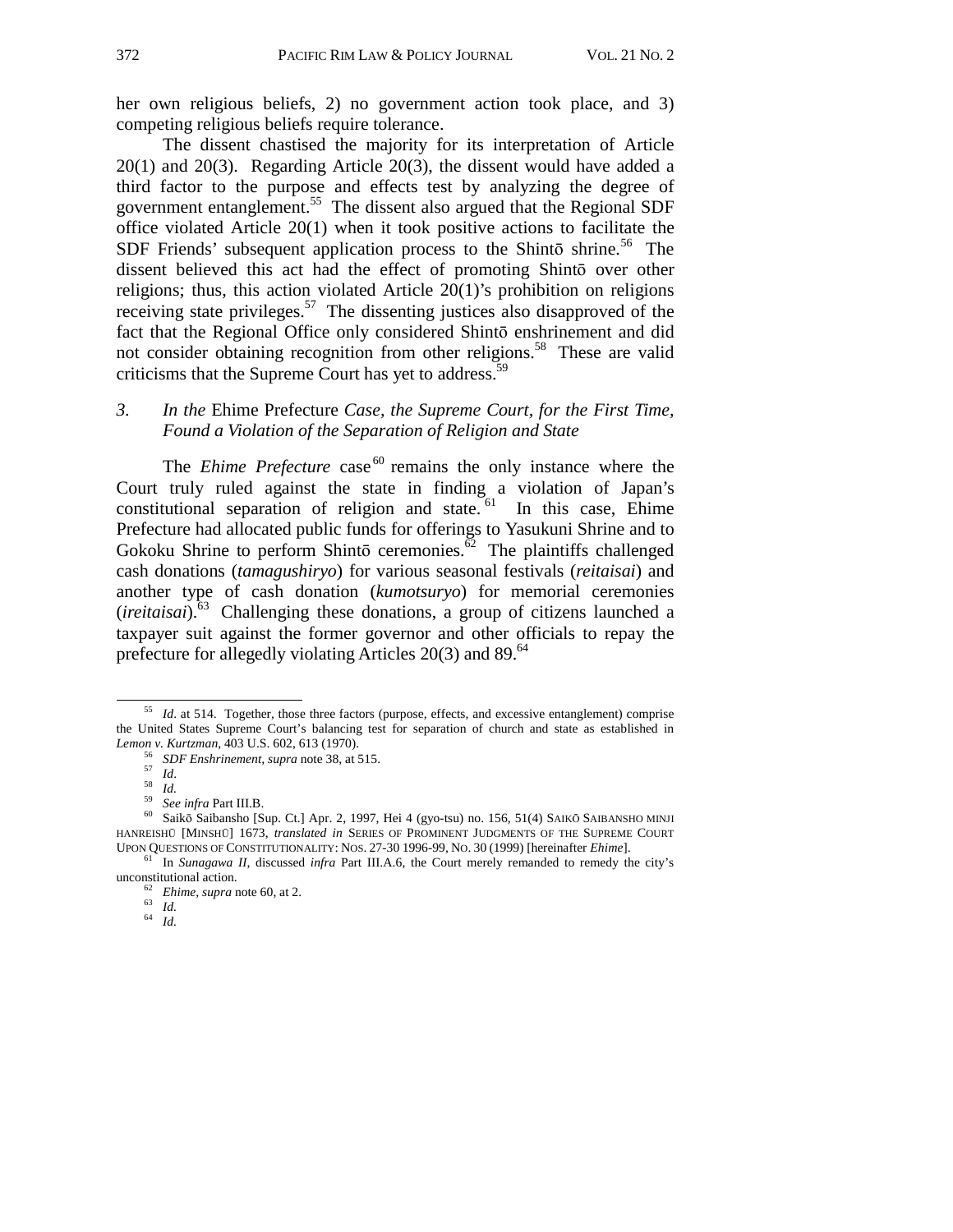The majority found that the Japanese government should have a secular nature and maintain religious neutrality because the Constitution created an unconditional freedom of religion.<sup>65</sup> The majority believed that they could only truly prevent State Shintō's return by requiring strict separation.<sup>66</sup> Nevertheless, the majority—with a nod to the decision in *Tsu City*—accepted Article 20(3) as an indirect institutional guarantee, agreed that total separation was not feasible, and stated that balancing under the purpose and effects test was appropriate.<sup>67</sup>

The majority then restated *Tsu City*'s test for impermissible religious activity by the state: "activities exceeding such reasonable limits, the purpose of which have some religious meaning and the effect of which is to support, promote, or, adversely, oppose or interfere with religion, should be prohibited."68 However, the Court went one step further than *Tsu City* by explicitly extending the purpose and effects test beyond Article 20(3) to Article 89;<sup>69</sup> the *Tsu City* majority had only implied as much.<sup>70</sup>

Thus, applying the same test from *Tsu City*, the Court had to distinguish the facts of *Tsu City* to explain why the offerings by Ehime Prefecture were improper. The Court distinguished these cases by pointing out that the offerings by Ehime Prefecture to support the shrines' highest ceremonies (events with extreme religious significance) went well beyond a minor groundbreaking ceremony (an event with little religious significance) from *Tsu City*. 71

The majority also found fault with the form of the donations. Even though many citizens supported the Prefecture's donations to mourn the nation's war dead, the majority of the justices found such public requests inapposite because of the significance contained in *tamagushiryo* and *kumotsuryo*. 72 The Court faulted the defendants because they had other, less religious, methods available to achieve the same purpose of officially mourning the war dead. The Court suggested that the Prefecture could have made the donations as *koden*, an offering to families in consolation of their deceased, whereas *tamagushiryo* is a donation to support the shrine's priests; the Court also suggested that the Prefecture could have used *saisen,* which, although possessing the same meaning as a *tamgushiryo*, is offered

 $\frac{71}{72}$  *Ehime, supra* note 60, at 6. 72 *Id.* at 6-7.

<sup>&</sup>lt;sup>65</sup> *Id.* at 3.<br>
<sup>66</sup> *Id.* at 3-4.<br>
<sup>67</sup> *Id.* at 4-5.<br>
<sup>69</sup> *Id.* at 4-5.<br>
<sup>70</sup> *See Tsu City, supra* note 1, at 492 ("[I]n light of the purpose and effects of the Groundbreaking<br>
Ceremony . . . it therefore does not v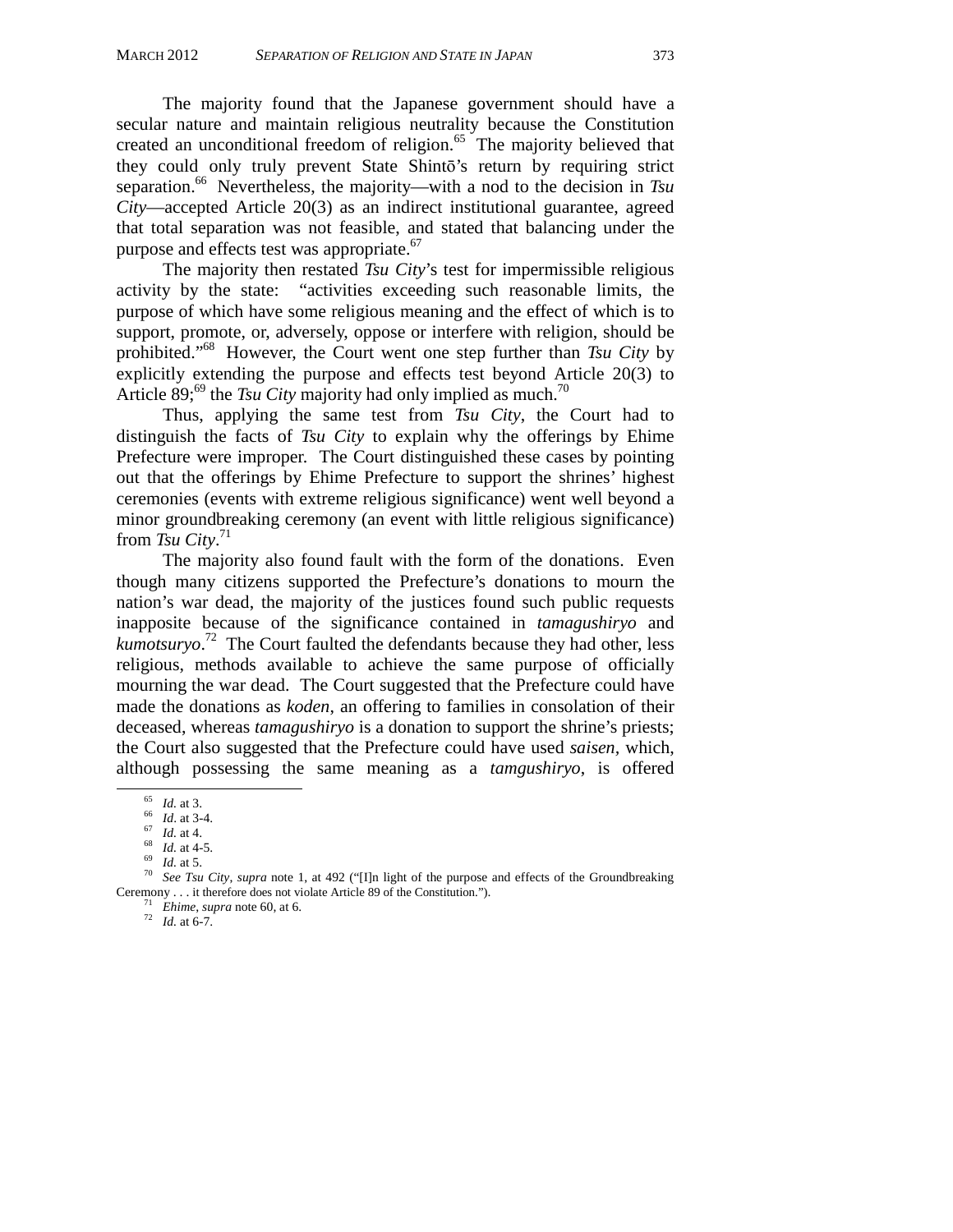anonymously.<sup>73</sup> Given these available alternatives, the Court found that the Prefecture's use of *tamgushiryo* gave a strong impression of a special government relationship with Shintō to the exclusion of other religions.<sup>74</sup> Accordingly, the Prefecture failed to narrowly tailor its actions to achieve its purpose of mourning the nation's war dead.

Despite the majority accepting Article 20 as a conditional freedom of religion, concurring justices held strong to the idea of unconditional freedom in order to guard against the return of State Shintō.<sup>75</sup> These justices criticized the purpose and effects test because of its proven ineffectiveness to coherently guide lower courts.<sup>76</sup> Instead of keeping the test, these justices would have held it void for vagueness.<sup>77</sup>

Although one dissenting opinion agreed with the methodology used by the majority, it diverged in its application. This dissent considered the Yasukuni and Gogoku shrines to have special national significance because they serve as monuments to the war dead, thus muting the shrines' religious nature.<sup>78</sup> This distinction is critical because Article 20 only applies to religious activity; if the challenged activity is not religious, then courts do not need to examine the activity under the purpose and effects test.

These dissenters essentially would have added another factor to the effect prong of the purpose and effects test. Rather than ask whether the action created an effect that favors any one religion, the dissent would ask whether the effect furthered a legitimate state interest that outweighed the religious nature of the activity.<sup>79</sup> The dissent thought that because government officials from all religions—not just Shintō—pay official visits to these specific Shintō shrines, government support of these war dead memorials constituted a legitimate state interest.<sup>80</sup> The dissent also argued that because the donations' monetary value was small, there was less of a danger that the activity could be said to promote unreasonably any one religion over all others.<sup>8</sup>

Another dissenting opinion strictly interpreted "religious activity" to prohibit only ceremonies actually performed by the state itself, $82$  which was

- 
- 
- 

<sup>&</sup>lt;sup>73</sup> *Id.*<br><sup>74</sup> *Id.* at 6.<br><sup>75</sup> *Id.* at 21.<br><sup>76</sup> *Id.* at 23-24, 28 (discussing multiple cases where lower trial and appellate courts applied the test only to have their decisions reversed on appeal).<br>
<sup>77</sup> *Id.*<br>
<sup>78</sup> *Id.* at 36.<br>
<sup>79</sup> *Id.* at 36-37.<br>
<sup>81</sup> *Id.* at 40-43.<br>
<sup>82</sup> *Id.* at 50-51.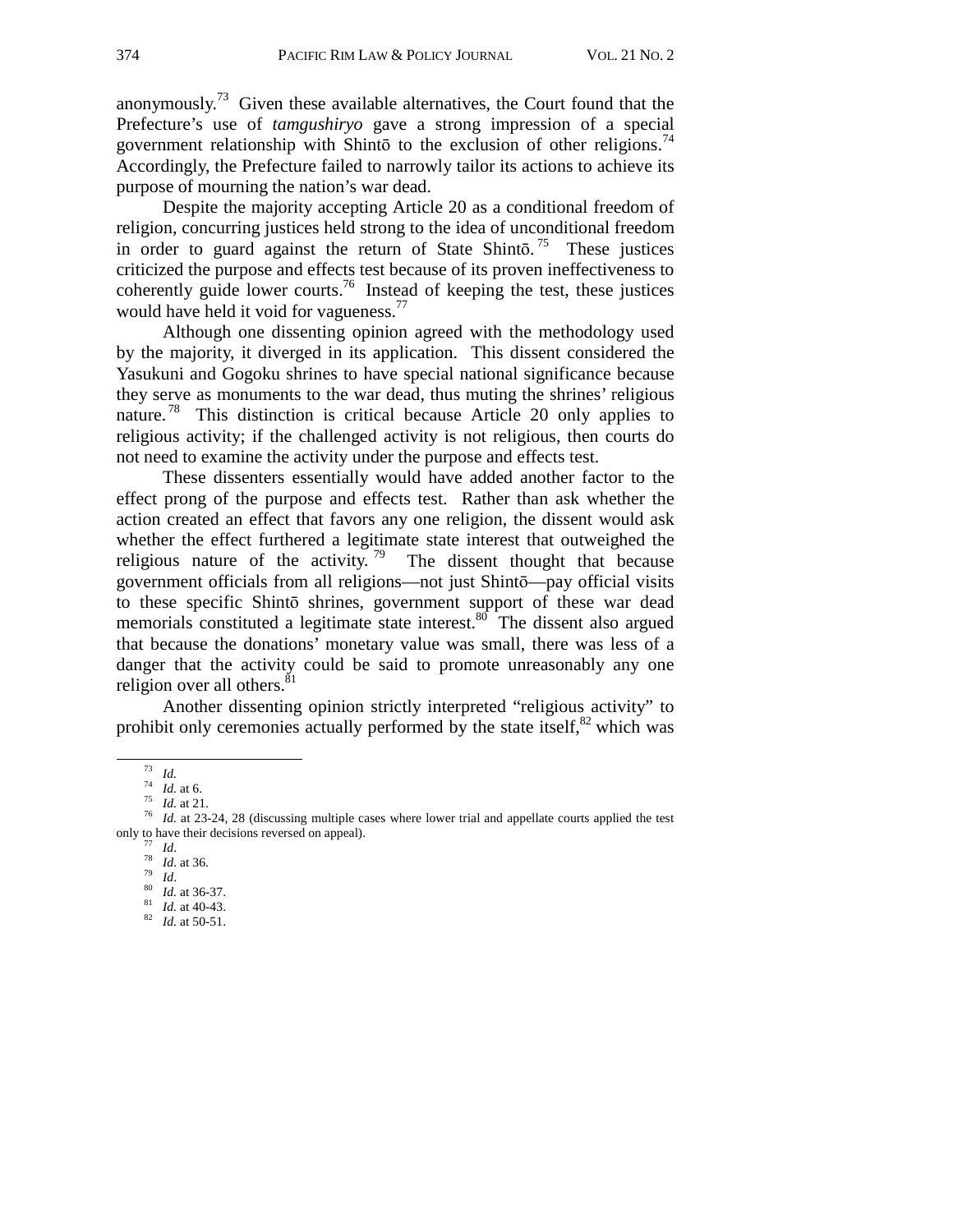a factor that also arose in *Tsu City*. 83 In that sense, this dissent argued that because the governor did not personally perform the ceremony, the state had not engaged in religious activity. Considering Article 89, the dissent noted that in all practicality, the effect of donating a sum of money to a religion is no different than giving a tax preference based upon status as an incorporated religion. 84 When "religious activity" is interpreted as this dissent would interpret it, then it is inconsistent to hold that the government can give preferences to religions in one way, but not another way, even though both actions have the same end result. Although many Western scholars may not agree with this ends-justify-the-means reasoning, it permeates Japanese court opinions where, in general, pragmatism reigns to achieve the correct ends by any reasonable means possible.<sup>85</sup>

*4. The* Minō Relocation*,* Minō Memorial Services*, and* Minō Subsidy *Cases Show that the* Ehime *Case Did Not Set a New Standard for Religious Separation Cases* 

In 1976, the Kamisakas filed the first of three suits that would eventually make it to Japan's Supreme Court.<sup>86</sup> The Kamisakas alleged that various public officials in Minō City violated Articles 20 and 89 through material support for a local *chukon-hi* (war memorial).<sup>87</sup> The Kamisakas brought the first case against the officials for their decision to pay to relocate the war memorial onto land owned by the school district and allow the memorial to use the land rent-free.<sup>88</sup> The second case demanded the officials reimburse the city for the funds they had expended to hold Shintō and Buddhist memorial services at the monument and for the salaries paid to local officials who attended the services. $89$  The third case challenged an annual subsidy to the Minō Chapter of the Japan Association of War-Bereaved Families ("Minō JAWBF"), which the Kamisakas argued was acting as a religious organization.<sup>90</sup> The plaintiffs challenged the use of the funds by the Minō JAWBF to pay for the memorial services and visits to

<sup>83</sup> *See supra* Part III.A.1.<br><sup>84</sup> *Ehime*, *supra* note 60, at 63.<br><sup>85</sup> *See infra* Part IV.A.1.<br><sup>86</sup> DAVID M. O'BRIEN, TO DREAM OF DREAMS: RELIGIOUS FREEDOM AND CONSTITUTIONAL POLITICS IN POSTWAR JAPAN 63 (1996).<br>
<sup>87</sup> *Id.* at 98-141.<br>
<sup>88</sup> *Id.*<br>
<sup>90</sup> *Id.* at 111.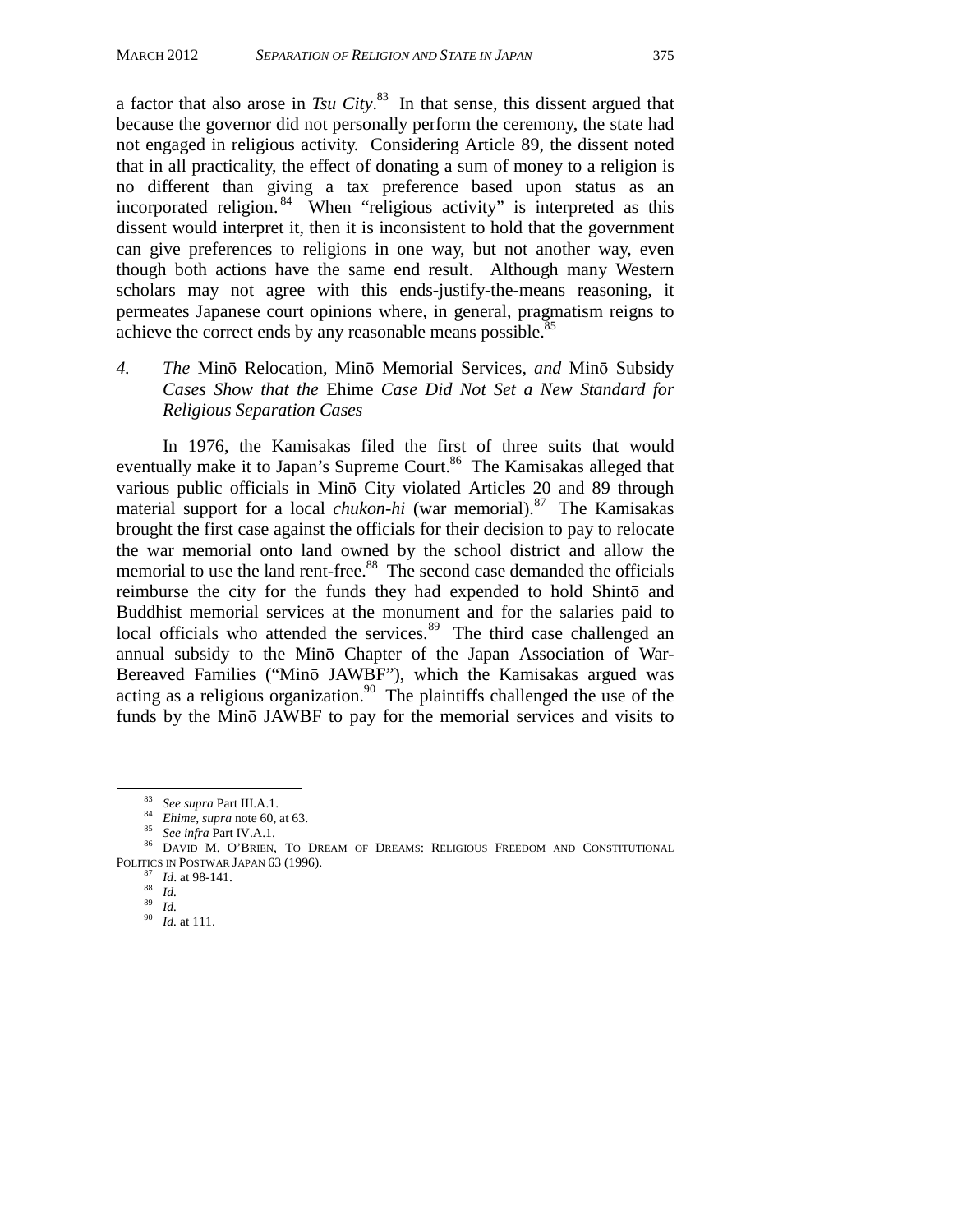Yasukuni Shrine.<sup>91</sup> The Supreme Court decided each case against the Kamisakas.

In the first two cases, the Court applied the *Tsu City* purpose and effects test, but before doing so, found that the monument had lost all religious significance during the occupation when the Allies severed the monument's formal ties to Shintō and to Yasukuni Shrine.<sup>92</sup> The Court determined that the monument could not be considered an "alter ego" of Yasukuni just because the monument at one point had enshrined war dead whom priests at Yasukuni had also enshrined. $93$  Furthermore, the soldier memorial services held there alternated between Shintō and Buddhist, so that the monument could not be said to be an object of any one religion.  $94$ 

Because the memorial had seemingly lost all religious significance and also alternated between religions, the Court found that the effect of the local government's action did not give any undue support or favoritism to one religion over another.<sup>95</sup> The Court then absolved the public officials who attended the ceremonies by finding that they attended out of social courtesy.<sup>96</sup>

Regarding financial assistance to the Minō JAWBF, the Court found that the organization served a primarily secular purpose, mooting any need to discuss Articles 20 and 89 in that context.<sup>97</sup> Despite the fact that the Min<sub>0</sub> JAWBF used some of the city's subsidy to sponsor trips to Yasukuni (a Shintō shrine), the Court found that paying to visit a religious site did not make the organization's primary function religious.<sup>98</sup> The Court supported this analysis by citing the fact that the national organization spent decades lobbying to improve pensions for veterans and that all the organization's activities centered on veterans.<sup>99</sup> Thus, the memorial services, although religious, had a secular purpose of honoring veterans.<sup>100</sup>

- 
- 
- 
- 
- 

<sup>91</sup> *Id.* 92 *Id.* at 127-28, 130.<br>
93 *Id.* <br>
94 *Id.* at 127-28, 134.<br>
95 *Id.* at 129.<br>
97 *Id.* at 127-28.<br>
98 *Id. Id.* at 113. 100 *Id*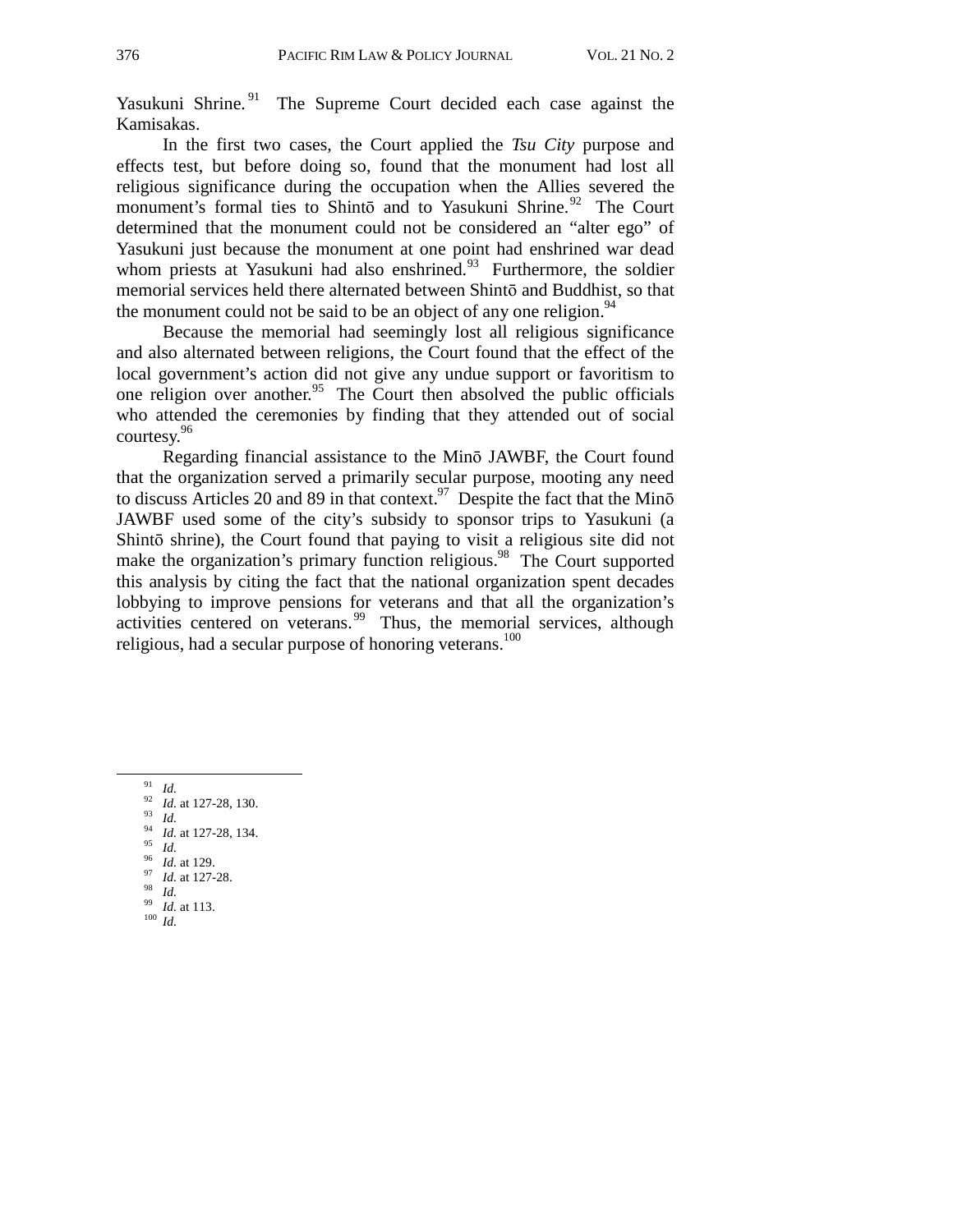*and Effects Test in Japan* 

## *5. The* Daijō Sai *Cases101 Show the Continued Vitality of the Purpose*

### Three years after the Supreme Court decided the last *Minō* case, the Court again took up separation of religion and state in two cases concerning Emperor Akihito's 1989 succession ceremony. The Third Petty Bench<sup>102</sup> decided the first case, a taxpayer suit against the governor and other local officials from Ōita Prefecture.103 The First Petty Bench, two days later, decided a similar case against the governor and officials from Kagoshima Prefecture.<sup>104</sup>

In both of these cases, the Imperial Household Agency had invited local officials to attend Emperor Akihito's succession ceremony, specifically the *Daijō sai*. 105 According to Shintō practice, new emperors perform the *Daijō sai*, during which the emperor prays to the gods for peace and a bountiful harvest. <sup>106</sup> The ceremony also serves a second function, The ceremony also serves a second function, celebrating the emperor's succession. 107 To attend this ceremony, the officials expended government funds, which the plaintiffs claimed violated Articles 20 and  $89.108$  Although the ceremony is religious, the Supreme Court ignored its religious nature and emphasized the ceremony's secular purpose.

Focusing on this secular purpose as the relevant purpose for the purpose and effects test, the Supreme Court affirmed the lower courts' decisions to dismiss the suits. The Court found that the officials attended the ceremony only as a celebration of Emperor Akihito as the symbol of the Japanese state.<sup>109</sup> Regarding the ceremony's effect, the Court found, without any discussion, that the ceremony neither promoted nor repressed any religion, having an essentially neutral effect on religion.<sup>110</sup>

 <sup>101</sup> *See generally* Saikō Saibansho [Sup. Ct.] July 9, 2002, Hei 10 (gyo-tsu) no. 239, 1799 HANREI JIHŌ 101 [hereinafter *Kohno*]; Saikō Saibansho [Sup. Ct.] July 11, 2002, Hei 11 (gyo-tsu) no. 93, 56 SAIKŌ SAIBANSHO MINJI HANREISHŪ [MINSHŪ] No. 6 at 1204 [hereinafter *Higo*] (*translated at* http://www.courts.go.jp/english/judgments/text/2002.7.11-1999-Gyo-Tsu-No.93.html). Page number http://www.courts.go.jp/english/judgments/text/2002.7.11-1999-Gyo-Tsu-No.93.html). citations are to the PDF page number of the opinions on the Court's website. 102 Japan's Supreme Court is comprised of three Petty Benches, each with five justices, and a Grand

Bench where all fifteen justices sit *en banc*. Most Supreme Court cases are decided by one of the three petty benches.<br>
<sup>103</sup> *Kohno*, *supra* note 101.<br>
<sup>105</sup> *Id.*<br>
<sup>106</sup> *Id.* at 2-3.<br>
<sup>107</sup> *Id.*<br>
<sup>108</sup> *Id.*<br>
<sup>109</sup> *Id.*<br>
<sup>110</sup> *Id.*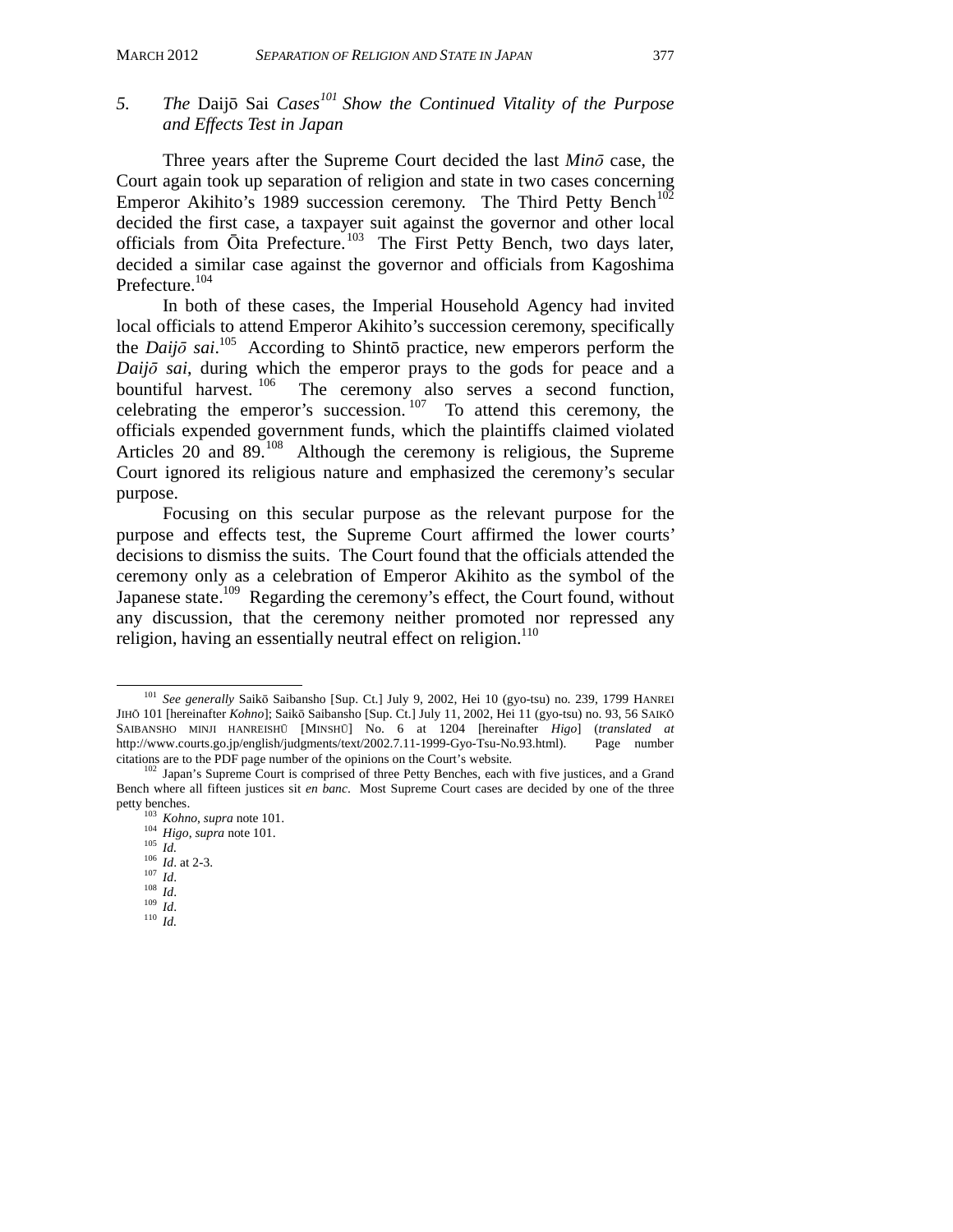## 6. The Sunagawa Neighborhood Association Shrine Cases<sup>111</sup> Suggest a *Change in the Court's Application of the Purpose and Effects Test*

The Supreme Court decided the most recent cases involving the separation of religion and the state in early 2010. The Court reviewed a pair of cases against Sunagawa City in northern Japan. In both cases, Sunagawa City offered city-owned lands to local neighborhood associations ("NHAs") without requiring compensation in return.<sup>112</sup> In both cases, the city knew that the NHAs would use part of the land and buildings to house Shintō shrines that had already been on the land for decades.<sup>113</sup> The city actually wanted to divest itself of the shrines and corresponding property because it thought that it needed to in order to comply with Article  $89$ .<sup>114</sup> The only other option—removing the shrines—would violate Article 20.115 Instead of being hailed for its attempt to comply with the constitution's mandate, the city was sued by a local group of residents for the way that it divested itself of the shrines. $116$ 

These cases are significant because despite having nearly identical facts, the Supreme Court found a violation of Article 89 in one case, but not the other, thereby signaling an attempt to clarify the cumbersome purpose and effects test. The Supreme Court distinguished the cases based on the different ways that the city tried to divest itself of the shrines. In *Sunagawa I*, the city granted the shrine land and property to the NHA.<sup>117</sup> In *Sunagawa II*, the city entered into a contract with the NHA to loan the land for use as a shrine free of charge. $^{118}$ 

Affirming the unconstitutionality of the city's loan in *Sunagawa II*, the Supreme Court listed several options for making the transfer that would not have violated Article 89: grant, transfer for value, and lease at fair market value.<sup>119</sup> Ultimately, the Supreme Court found that the city's loan contract

 <sup>111</sup> *See generally* Saikō Saibansho [Sup. Ct.] Jan. 20, 2010, Hei 19 (gyo-tsu) no.334, 64(1) SAIK<sup>Ō</sup> SAIBANSHO MINJI HANREISHŪ [MINSHŪ] 128 [hereinafter *Sunagawa I*] (*translated at* http://www.courts.go.jp/english/judgments/text/2010.01.20-2007.-Gyo-Tsu-.No..334.html); Saikō

Saibansho [Sup. Ct.] Jan. 20, 2010, Hei 19 (gyo-tsu) no. 260, 64(1) SAIKŌ SAIBANSHO MINJI HANREISHŪ [MINSHŪ] 1 [hereinafter *Sunagawa II*] (*translated at* http://www.courts.go.jp/english/judgments/text/2010.0 1.20-2007.-Gyo-Tsu-.No..260.html). Page number citations are to the PDF page number of the opinions on the Court's website.<br>
<sup>112</sup> Cases cited supra note 111.<br>
<sup>113</sup> *Id.*<br>
<sup>114</sup> *Id.*<br>
<sup>115</sup> *Id.*<br>
<sup>117</sup> *Sunagawa I*, *supra* note 111, at 1.<br>
<sup>118</sup> *Id.*<br>
<sup>119</sup> *Id.* at 2.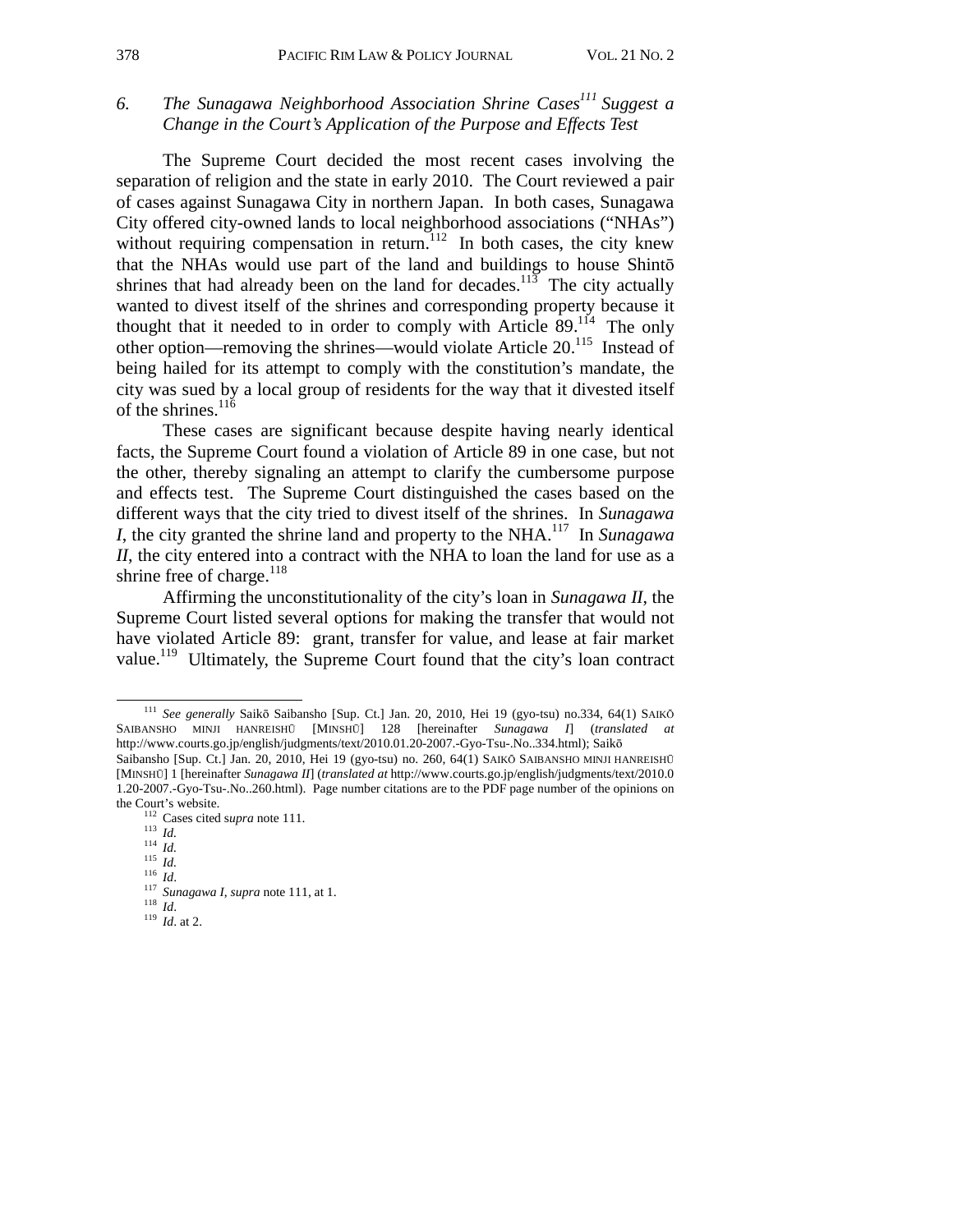violated the Constitution, but remanded with instructions for the lower court to examine constitutional alternatives to removing the shrine.<sup>120</sup>

In upholding the city's action in *Sunagawa I* and condemning it in *Sunagawa II*, the Supreme Court adhered to the purpose and effects test, but with a new emphasis. The Court never mentioned purpose in *Sunagawa I; it*  mentioned it only briefly in *Sunagawa II*, and only to state that the city's initial secular purpose was not sufficient to comply with the Articles 20 and  $89<sup>121</sup>$  The Court's failure to mention the purpose prong in the first case and only briefly mention it in the second case appears to signal that the Court sees purpose as a secondary and marginal factor, compared to the effects factor.

The Court put a new emphasis on the effects requirement by rephrasing and combining the effects criteria from the prior cases:

Article 89 of the Constitution can be construed to prohibit the state's or local public entity's connection with religion in cases where its connection with religion in terms of appropriating public property for use, etc. is found to be beyond the limit that is deemed to be reasonable, in light of the social and cultural conditions of our country, in relation to the fundamental purpose of the system of securing guarantee of freedom of religion. $^{122}$ 

This test combines elements of the prior cases with its reference to social and cultural conditions and reasonable limits, while maintaining that the public's point of view still serves as the benchmark for reasonableness. However, the *Sunagawa II* Court dropped the original effects prong, which asked whether the "effect of which is to promote, subsidize, or conversely, to interfere with or oppose religion."<sup>123</sup>

Further clarifying effects, the Court identified circumstances where state-owned religious property might not violate Article 89:

For instance, a facility that has the nature of a religious facility in general terms can be, at the same time, protected as historic or cultural property. Such facilit[ies] often ha[ve] other meanings as tourist resources, means of promoting international

<sup>120</sup> *Id*. at 3. 121 *Id*. at 8. 122 *Id*. 123 *Compare Sunagawa II*, *supra* note 111, *with Tsu City*, *supra* note 1.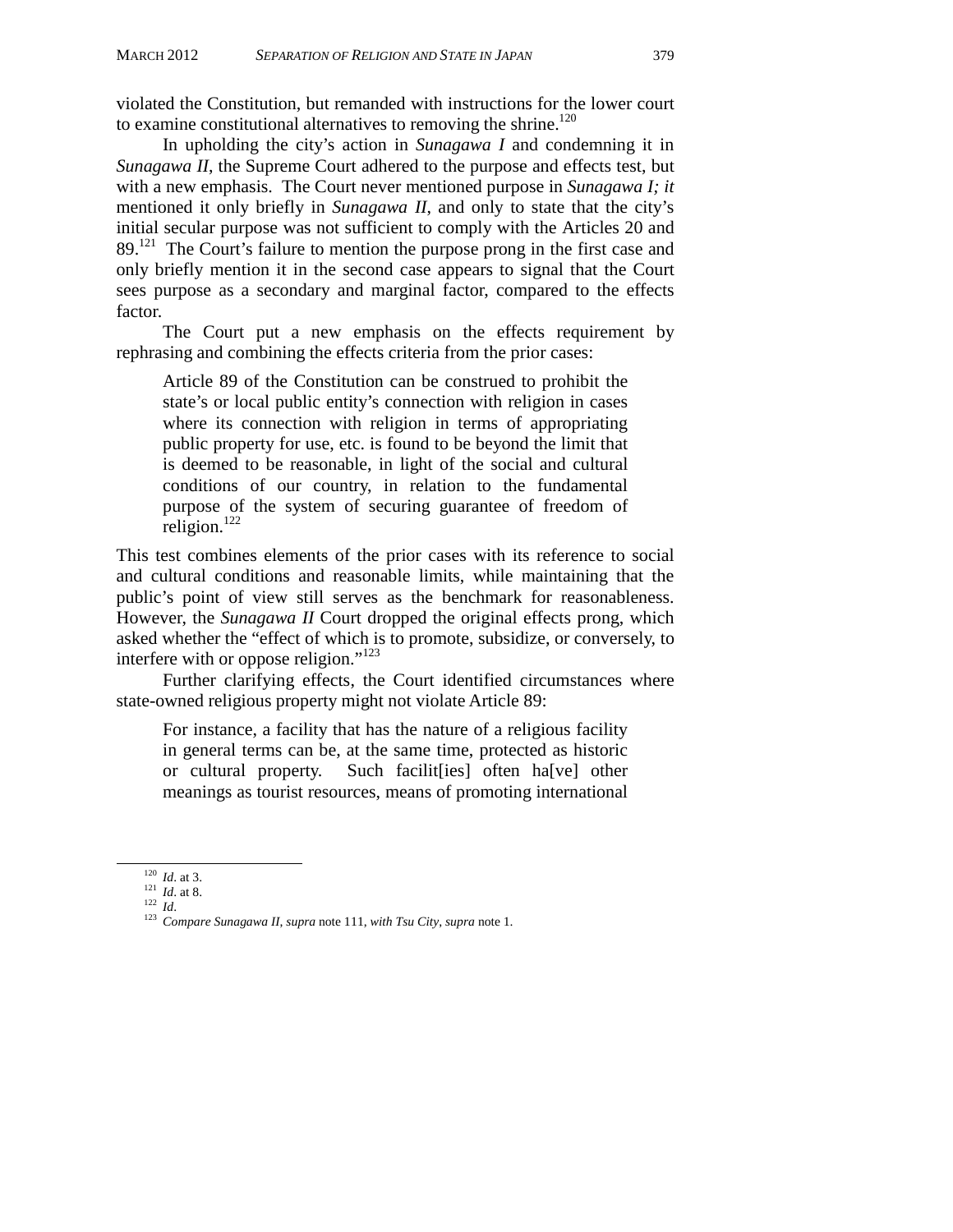goodwill, places where local residents cultivate mutual friendship, and so forth. $^{124}$ 

By developing these hypotheticals, the Court appeared to imply that each would be seen as within reasonable limits when viewed by the public.

Although the Grand Bench unanimously decided in favor of the city in *Sunagawa I*, the Court fractured in *Sunagawa II*, with nine Justices either concurring or dissenting. Justice Fujita presented the most important concurring opinion. Although he approved of the purpose and effects test, he also recognized that the Court needed to address the arguments presented by academics and in prior dissenting opinions.<sup>125</sup> In pointing out that the Court's precedents are not "the absolute rule," he called for a more searching purpose and effects test that would take a hard look at all the facts and circumstances surrounding alleged constitutional violations.126

In his dissent, Justice Horigome argued that the purpose prong of the test merited more attention, primarily through a close examination of the religious nature of the action at issue.<sup>127</sup> The concurring opinion of Justice Kondo outright rejected this approach as an inappropriate risk-based test.<sup>128</sup> Justice Tahara and Justice Kondo rejected the relaxed approach advocated by Justice Horigome because they viewed the constitutional separation as absolute. <sup>129</sup> Also acknowledging the inadequacy of the maiority's Also acknowledging the inadequacy of the majority's application of the law to the facts, the concurring opinion of Justices Kainaka, Nakagawa, Furuta, and Takeuchi advocated a closer, more comprehensive examination of the facts; these Justices would require a large trial record that includes more local history, more information regarding the religious entity, and facts regarding the local population's relationship with the entity.130 Although *Sunagawa II* generated a plurality of opinions, one thing pulls them together: the need for a new test to remedy the inadequacy of the decades-old purpose and effects test. The rest of this comment is dedicated to addressing that need.

- 
- 
- 
- <sup>124</sup> Sunagawa II, supra note 111, at 9.<br><sup>125</sup> Id. at 14-16 (Fujita, J., concurring).<br><sup>126</sup> Id.<br><sup>127</sup> Id. at 39-40 (Horigome, J., dissenting).<br><sup>128</sup> Id. at 27-28 (Kondo, J., concurring).<br><sup>129</sup> Id. at 20-21 (Tahara, J., co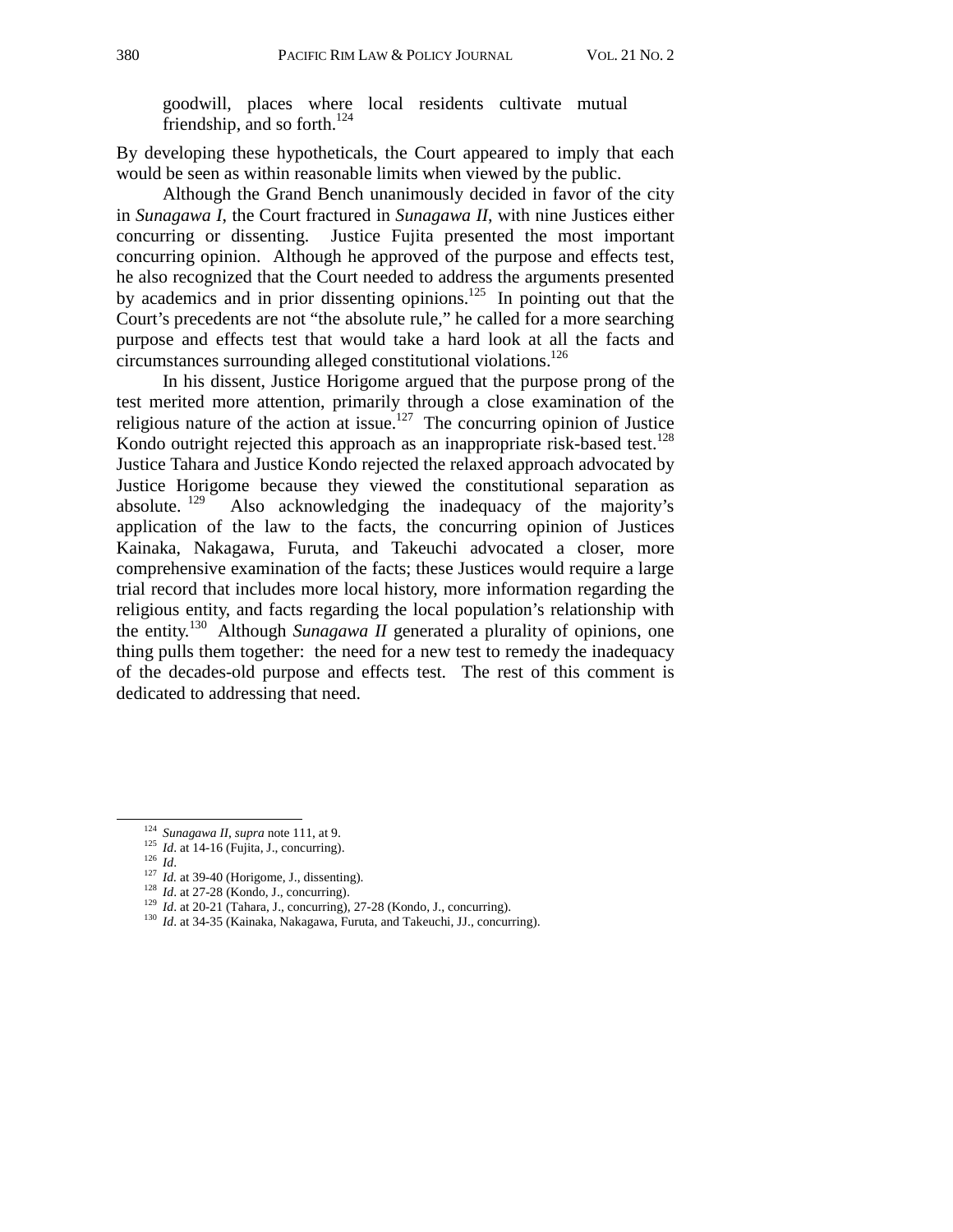### *B. The Prevailing Academic View Accurately Critiques the Supreme Court's Test, but Fails to Provide an Adequate Replacement*

As discussed in Part II of this comment, Article 20 appears to guarantee absolute freedom of religion by not providing any explicit exceptions to that freedom. The only exceptions provided in the Article withhold power from the state in order to protect that religious freedom.<sup>131</sup> However, if Article 20 did so operate—isolated from all other laws, legal principles, and constitutional provisions—the Supreme Court's results in all but *Ehime* and *Sunagawa II* would appear paradoxical. Over the past decade, law professors from Japan, the United States, and other countries have leveled this criticism at the Japanese government's approach to Article 20, and in particular, the premise that Article 20 does not require total separation.<sup>132</sup>

That premise constitutes one of the main sticking points among critics. The Supreme Court in *Tsu City* supported its premise of limited separation by explaining that "an actual system of government that attempts a total separation of religion and the state is virtually impossible."133 The dissent in *Tsu City* argued to the contrary that the Japanese state in fact needed to sever all religious ties to prevent a return to State Shintō. 134

However, the *Tsu City* dissent's argument is problematic because it summarily dismisses the majority's premise that absolute separation is impossible, and it further fails to explain how Japan can realistically achieve absolute separation. Such a hard-line textualist view of Article 20(1)'s prohibition on any state privileges is untenable. To achieve absolute separation, Japan would have to repeal the Religious Juridical Persons Law, because the Law contains numerous privileges conferred by the state on religions.<sup>135</sup> However, such a result would go against the Diet's intent in ratifying Article 20.136 Although strict separation would require repealing this and other laws, none of the strict separation supporters have gone so far as to advocate repeal. If these critics in practice do not want to adhere to

<sup>131</sup> *See supra* Part II. 132 *See, e.g*., Scott M. Lenhart, *Hammering Down Nails*, 29 GA. J. INT'L & COMP. L. 491 (2001); Eric N. Weeks, *A Widow's Might: Nakaya v. Japan and Japan's Current State of Religious Freedom*, 1995 BYU L. REV. 691 (1995); Chun-Pin Su, *The Constitutional Debates on the Yasukuni Shrine and the Separation of Religion and State in Japan*, 2 NAT'L TAIWAN U. L. REV. 1 (2007); Brent T. White, *Reexamining Separation: The Construction of Separation of Religion and State in Post-War Japan*, 22

UCLA PAC. BASIN L.J. 29 (2004). 133 *Tsu City*, *supra* note 1. 134 *Id.* at 483-84. 135 *See generally* Shukyō hōjinhō [Religious Juridical Persons Law] 1995. This statute allows religions, *inter alia*, to incorporate, receive tax benefits, and own land. *See id.* <sup>136</sup> *See infra* Part IV.A.3.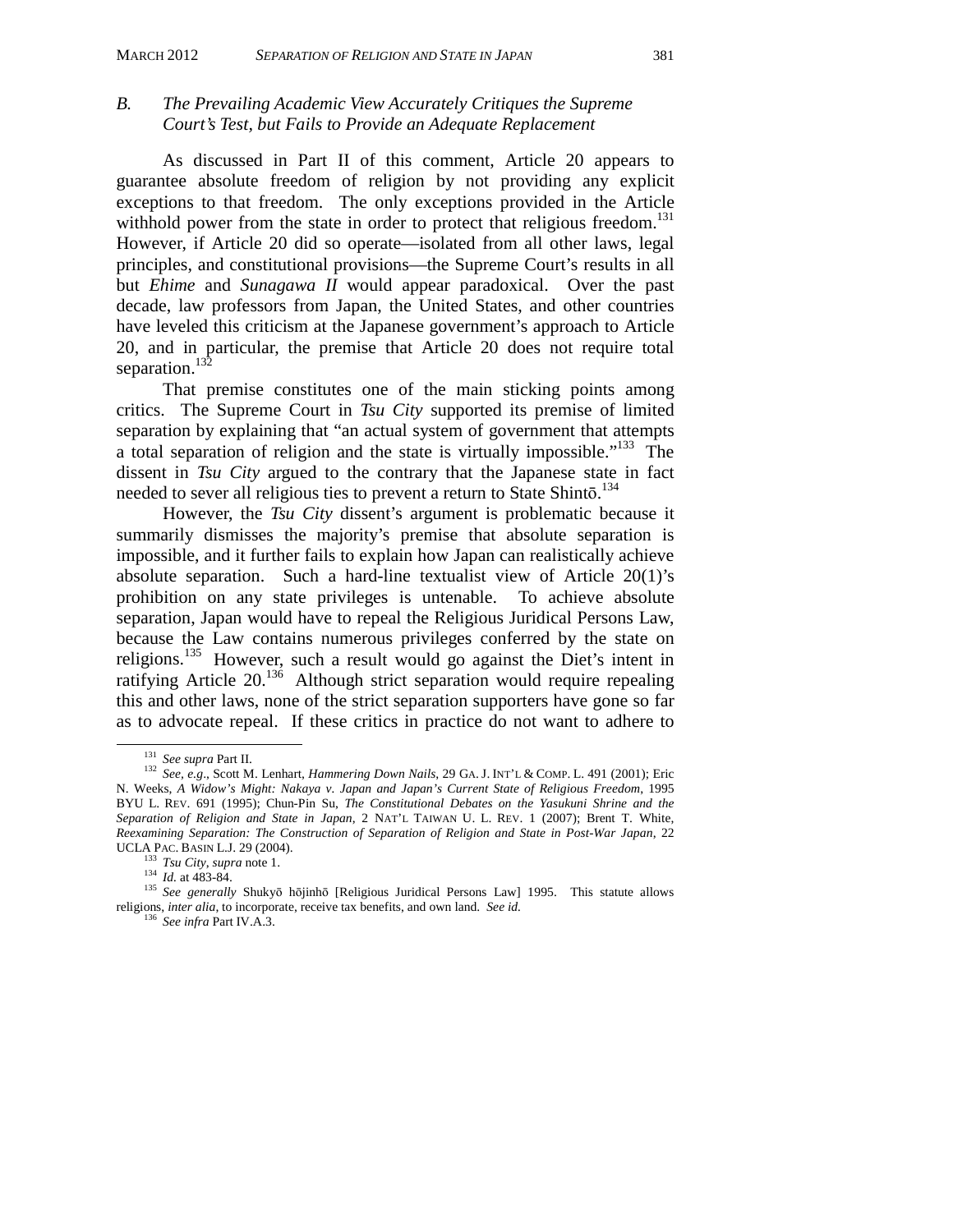strict textualism, then there must be some other reason for criticizing the Court's decisions in this area.

Rather than attacking the Court's failure to require total separation, other critics accept the premise that total separation is impossible, but instead attack the purpose and effects test for not providing enough separation. In the *SDF Enshrinement* case, the dissent wanted the majority to adopt the rest of the *Lemon v. Kurtzman* purpose and effects test from the United States Supreme Court.<sup>137</sup> In *Lemon*, the U.S. Supreme Court analyzed the propriety of state activities that implicate religion by asking 1) whether the activity had a secular purpose, 2) whether its principal or primary effect was one that neither advanced nor inhibited religion, and 3) whether the activity fostered "an excessive government entanglement with religion."138 This third prong is what the Japanese Supreme Court left out of its adaptation of *Lemon*'s purpose and effects test. Many academics criticize the Japanese test as too lenient because it does not use "excessive entanglement" as an additional factor for scrutinizing government action.<sup>139</sup>

The Court's critics also deride Japan's purpose and effects test as impractical. The concurring Justices in the *Ehime* case would have held the purpose and effects test void for vagueness, and the Justices in *Sunagawa II* agreed through their numerous critiques of the test.<sup>140</sup> These Justices pointed to numerous lower and appellate court cases where courts apply the test, but frequently come to conflicting results in similar cases.<sup>141</sup> These empirical results strongly support these critics' argument that the test is impractical.

One significant reason for this impracticality comes from the Supreme Court's tactic of deferring to the "average Japanese person" when avoiding judicial review of government actions. The Court does this by basing a case's outcome on a determination that "the average Japanese person is not offended by these [religious] practices and that the average Japanese [person] does not view them as religious acts."<sup>142</sup> The Japanese Supreme Court uses this determination as a condition precedent to applying the purpose and effects test by concluding that if the challenged activity does not qualify as religious, then no constitutional violation could have possibly

<sup>&</sup>lt;sup>137</sup> SDF Enshrinement, supra note 38; Lemon v. Kurtzman, 403 U.S. 602 (1971).<br><sup>138</sup> Lemon, 403 U.S. at 612-13.<br><sup>139</sup> See, e.g., Chun-Pin Su, *The Constitutional Debates on the Yasukuni Shrine and the Separation of Religion and State in Japan*, 2 NAT'L TAIWAN U. L. REV. 1, 6 (2007); Shigenori Matsui, *Japan*: *The*  Supreme Court and the Separation of Church and State, 2 INT'L J. CONST. L. 534, 542-43 (2004).<br><sup>140</sup> Ehime, supra note 60; Sunagawa II, supra note 111.<br><sup>141</sup> Ehime, supra note 60; Sunagawa II, supra note 111.<br><sup>142</sup> White,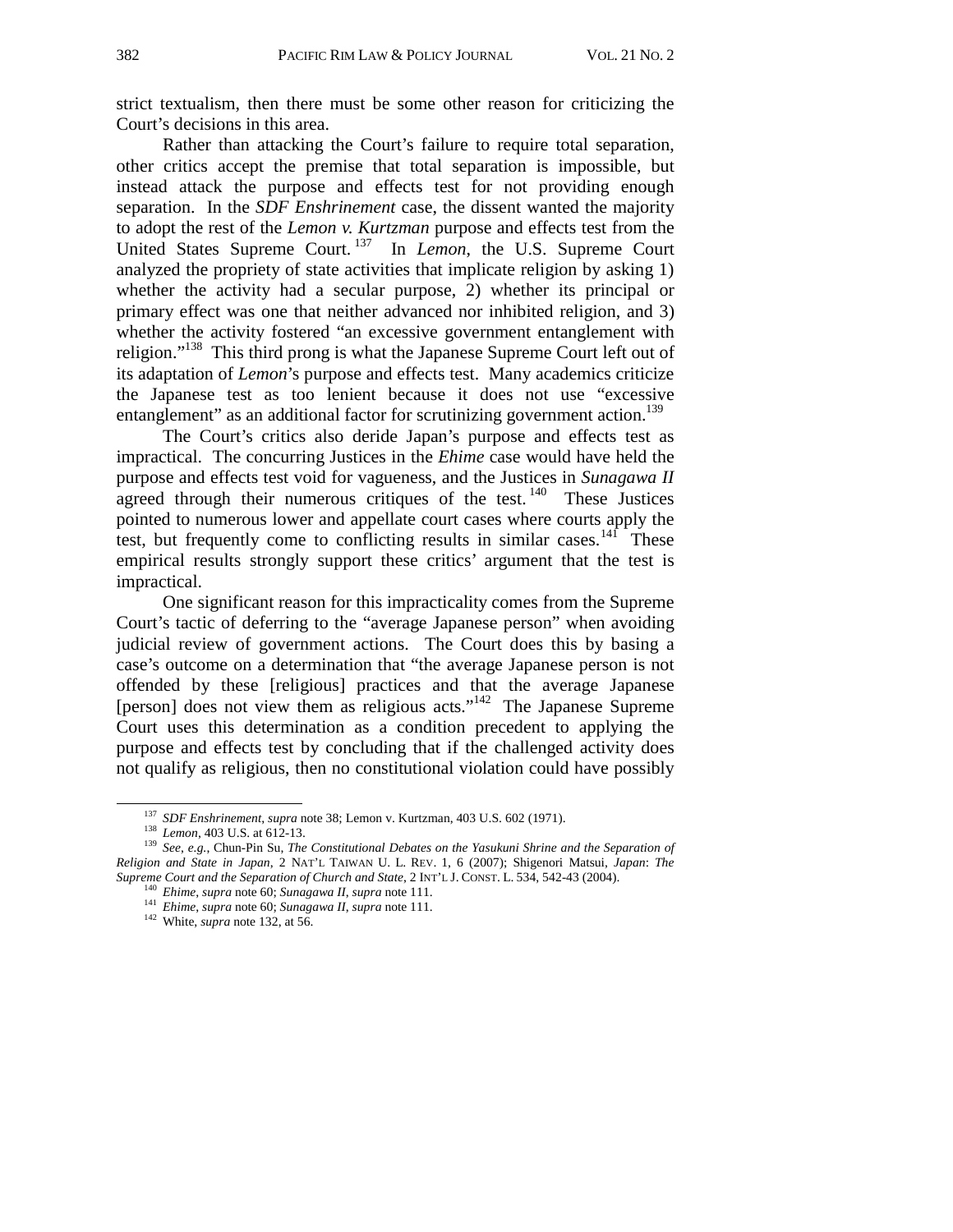occurred. This approach is defective because the Court has yet to define what circumstances would fall into the category of religious acts.

While this comment argues that the Supreme Court reached the proper result in these cases, some of the critiques presented by commentators and dissenting Justices are compelling. Avoiding constitutional questions by holding that an apparently religious activity is not religious because it is secular in the eyes of the people can only go so far. At some point, the courts will have to hear a case where the average person finds an act religious and employ a more practical test to determine whether the action violates the Constitution. Currently, after finding an activity is religious, the courts go on to apply the purpose and effects test. However, as discussed above, Japanese courts have not been able to uniformly apply this test. Because this test has been shown to be impracticable, this comment agrees that Japan should abandon the purpose and effects test, but not because the Japanese Constitution requires strictly separating religion from the state.

IV. FASHIONING A NEW INTERPRETATION FOR JAPAN'S CONSTITUTIONAL SEPARATION OF RELIGION AND STATE REQUIRES AN UNDERSTANDING OF JAPANESE METHODS OF CONSTITUTIONAL INTERPRETATION

Having examined Japan's religious history, the current state of the law, and various critiques of the law, this Part turns to Japan's future. Section A reinterprets Articles 20 and 89 in light of their original intent and contemporary public policy considerations. In line with this reinterpretation, Section B proposes a new test for deciding cases of separation of religion and state in Japan.

#### *A. Pragmatism, Purposivism, and Societal Norms Shape Japanese Constitutional Interpretation*

Fashioning a new test for questions arising out of Articles 20 and 89 first requires a reinterpretation of these articles. The following sections show that Japan uses many of the same interpretive methods, but often with less of an emphasis on text.

*1. Japan's Interpretive Process Foremost Relies on Pragmatism, thus Focusing on a Law's Purpose Over Its Text* 

Japanese courts rarely rely on text alone to determine the outcome of sensitive cases dealing with rights and constitutional law. In fact, Japanese courts occasionally bend the black letter law because Japan recognizes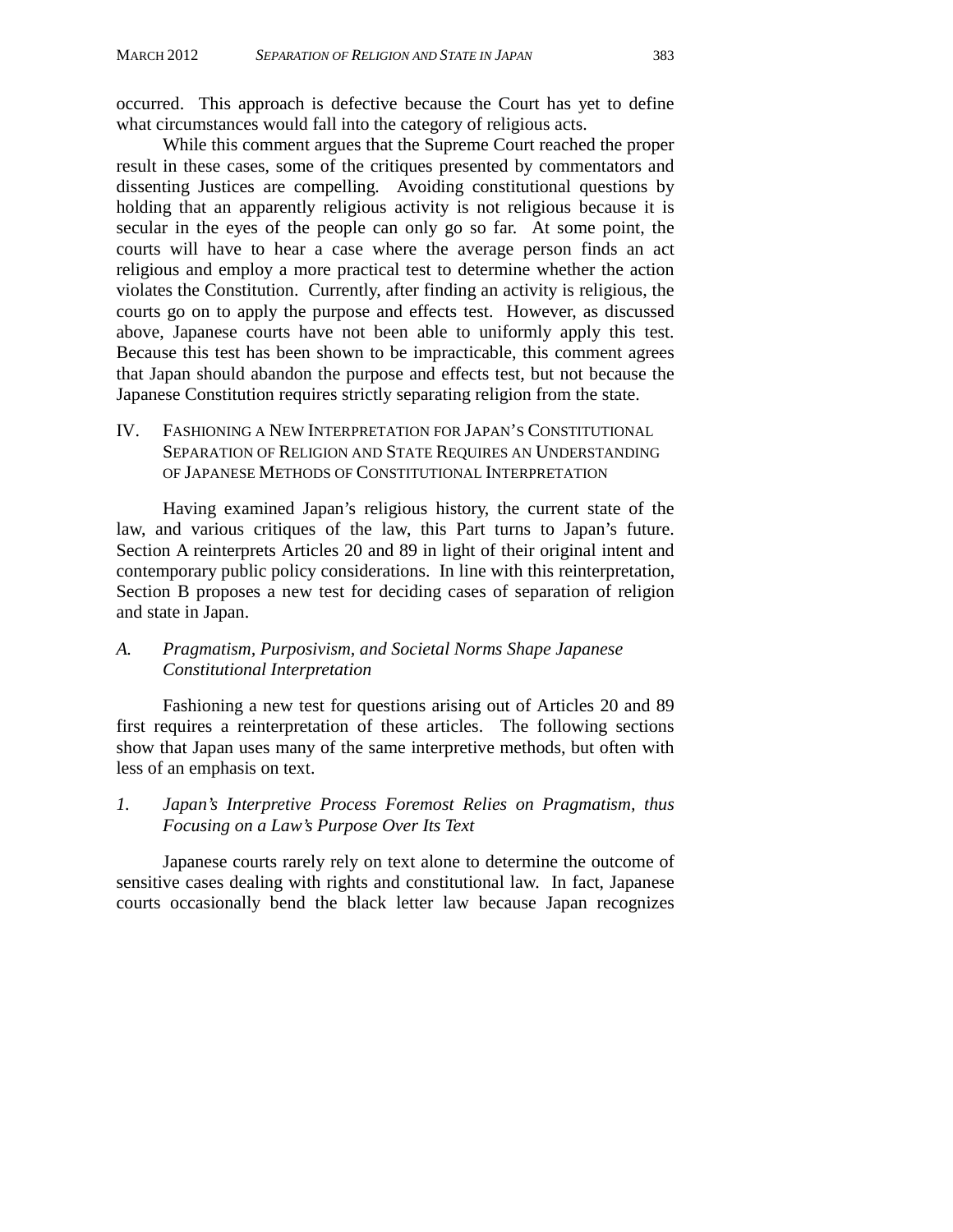custom and natural reason as collateral sources of law.<sup>143</sup> Although the result may violate a statute, judges would rather come to a reasoned outcome that takes societal policies into account than take a rule to its logical and sometimes absurd end.<sup>144</sup> Japanese courts essentially value substance over form.

An everyday example of this occurs in Japanese marriage law. Article 739 of the Civil Code requires couples to register their marriages before they become legally effective.<sup>145</sup> Over the years, Japanese courts have taken the marriage law and interpreted it to extend benefits to de facto marriages, even recognizing de facto divorces.<sup>146</sup> Consequently, the courts have rendered statutory provisions requiring registration of a marriage with the state virtually unnecessary.

An even more striking example of Japan's belief in pragmatic reasoning concerns the constitutional rights of the accused. In *Hashimoto*, the Japanese Supreme Court explicitly contradicted the plain meaning of the law's text to achieve a pragmatic result.<sup>147</sup> In that case, the Supreme Court interpreted Articles 31 and 35 of the Constitution. Article 31 prohibits criminal penalties from being imposed except according to lawful procedures.148 Article 35 limits what constitutes lawful procedure when seizing evidence.<sup>149</sup> Police arrested Hashimoto; he was convicted of narcotics possession after a body search by police found narcotics.<sup>150</sup> The police violated Hashimoto's right to be free from illegal seizure when they performed the search without his consent or a reasonable apprehension of danger to warrant an involuntary search.<sup>151</sup>

Despite this unlawful seizure, the Japanese Supreme Court unanimously upheld the prosecution's use of the evidence at trial.<sup>152</sup> The Supreme Court began its decision by admitting a constitutional violation had occurred because "the officer . . . seriously violated the privacy of the individual. The officer's action was an unreasonable search under the

<sup>143</sup> MERYLL DEAN, JAPANESE LEGAL SYSTEM 133-35, 517 (2d ed. 2002).<br><sup>144</sup> *Id.* 145 *Id.* at 142.<br><sup>146</sup> *Id.* 147 *See, e.g.*, Saikō Saibansho [Sup. Ct.] Sept. 7, 1978, Sho 51 (a) no. 865, 32(6) SAIKŌ SAIBANSHO KEIJI HANREISHŪ [KEISHŪ] 1672, *translated in* LAWRENCE W. BEER & HIROSHI ITOH, THE CONSTITUTIONAL LAW OF JAPAN 1970 THROUGH 1990, 433 (1996) [hereinafter *Hashimoto*].<br><sup>148</sup> NIHONKOKU KENPŌ [KENPŌ] [CONSTITUTION], art. 31.<br><sup>149</sup> *Id.* art. 35.<br><sup>150</sup> *Hashimoto*, *supra* note 147, at 428.<br><sup>151</sup> *Id.* at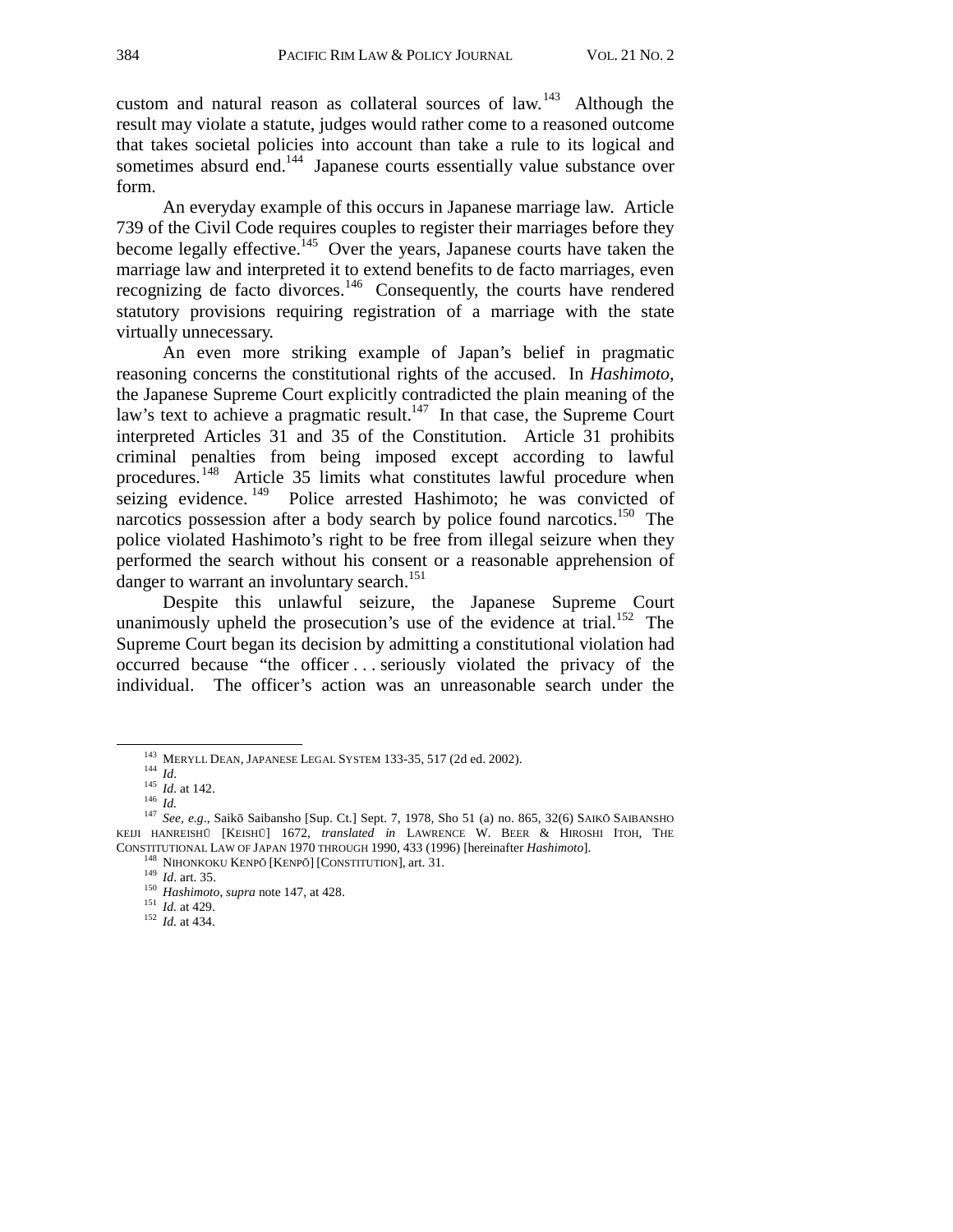circumstances . . . . [Consequently,] the evidence must be said to have been seized unlawfully as part of the arrest."<sup>153</sup>

Nonetheless, the Court went on to base its holding on pragmatic principles:

[I]n a situation in which the requisites for an official interrogation existed, and the necessity and the urgent conditions for examining the personal effects were recognized, and the defendant did not make a clear response as to whether or not he would comply with the officer's request, *the officer exceeded only a little the limits of the law* . . . . From the beginning, the officer had no intention to neglect any law or regulation connected with principles requiring the warrant, nor was there any evidence of use of physical force by the officer in examining the personal effects. The evidence in this case should be admitted.<sup>154</sup>

In effect, the Court weighed Hashimoto's privacy rights against societal rights and expectations and determined that, in context, the officer's actions did not constitute a glaring offense.<sup>155</sup>

Furthermore, although Hashimoto had only violated narcotics possession laws, the Court identified other important public welfare factors for ensuring his confinement, including his known mafia affiliation.<sup>156</sup> *Hashimoto* stands for the principle that pragmatic reasoning, which looks to the underlying purposes behind statutes, can matter more than the text used to achieve those purposes. In essence, the means specified by the Diet have less importance than the ends that those means serve to achieve.

*2. A Purely Textual Interpretation Is Impossible Because the Constitution's Ambiguous Text Does Not Fully Define the Boundaries of Japan's Freedoms* 

Although the text alone will not determine a case, the cases in this section show that Japanese courts will sometimes use canons of statutory interpretation when interpreting text. As previously discussed in Part II of this comment, the provisions of Article 20 individually and together may

<sup>&</sup>lt;sup>153</sup> *Id.* at 432.<br><sup>154</sup> *Id.* at 433 (emphasis added).<br><sup>155</sup> Weighing against Hashimoto's privacy right were the government's duty to maintain safety and order in society, the public welfare, the nature of the evidence, and Hashimoto's character. *Id*. Although the police had wrongfully seized the evidence, the seizure in no way diminished its reliability and weight to Hashimoto's criminal case. *Id.* <sup>156</sup> *Id.* at 430.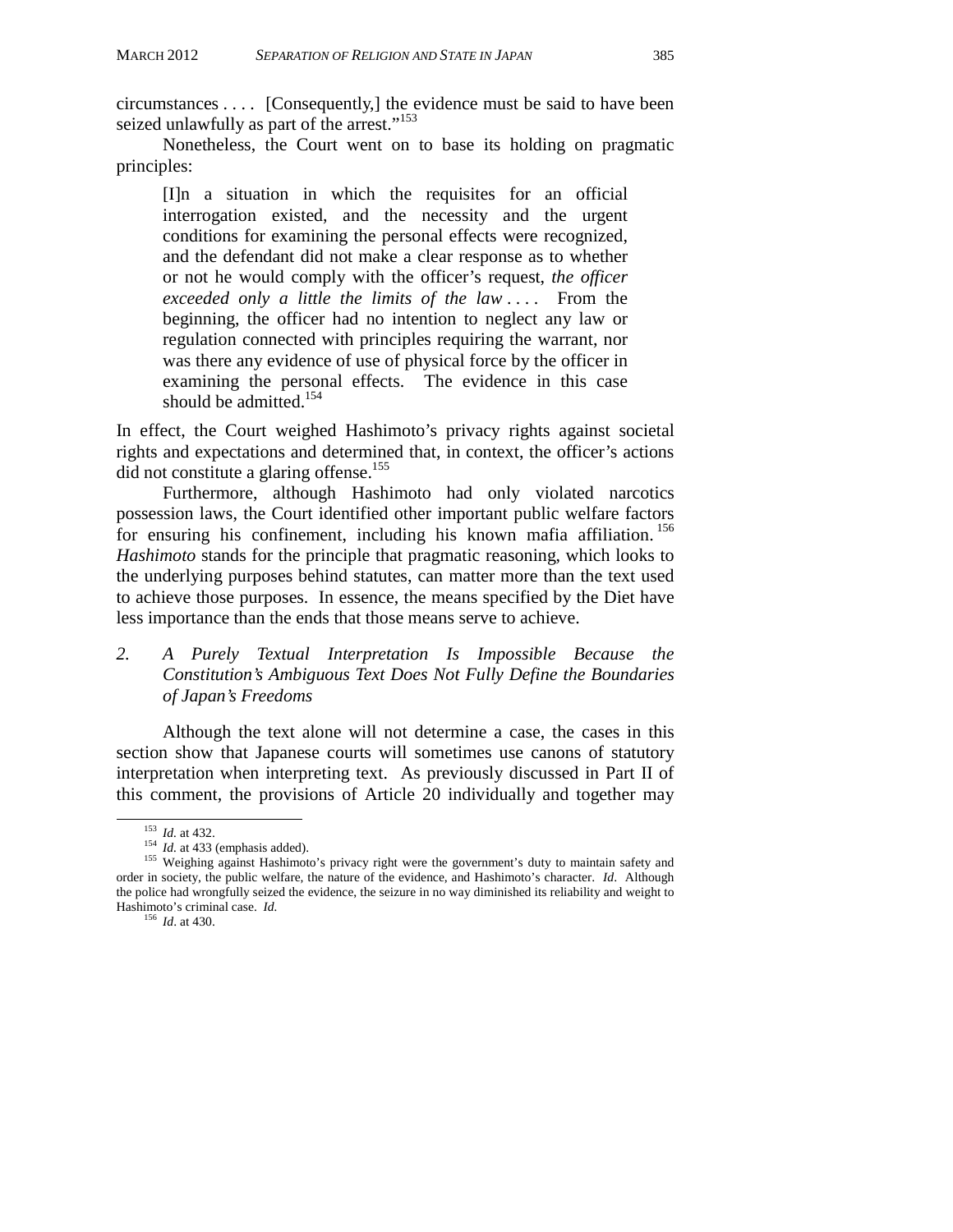give readers the sense that religious freedom is absolute.<sup>157</sup> Although this seems a natural reading, the term "absolute" is absent from the Article. Without the presence of a qualifier such as "guaranteed without exception or restraint" or "except as otherwise provided," the degree of constitutionallyguaranteed religious freedom remains ambiguous.

When resolving these sorts of ambiguities, Japanese courts have looked to canons of statutory interpretation. For example, in interpreting a statute that listed *kisha* (steam train) and *densha* (electric train), a court extended the statute to gas-powered trains by using the canon whereby items in a list are considered to imply the inclusion of other items in the same class.158 In another case, the Supreme Court applied the canon whereby the expression of one thing necessarily excludes all others. The statute in that case prohibited public servants from supporting or opposing a particular candidate, but as interpreted by the Court, did not apply to a person who intended to be a candidate.<sup>159</sup> However, the Court ignored that same canon in another case where it extended the term *mono* (usually understood to pertain to tangible things) to include electricity because humans can capture electricity, making non-tangible electricity tangible enough as far as the criminal statute was concerned.<sup>160</sup> As these cases demonstrate, Japan may use canons of textual interpretation, but the courts do not always rely on these canons consistently.

One interpretive rule that the Supreme Court has applied consistently requires reading articles of the Constitution in context of the whole; this holds especially true when interpreting fundamental rights in Japan. Article 20 appears in Chapter III, titled "Rights and Duties of the People." The reference to duties suggests that Japan views rights more as privileges, or qualified rights.<sup>161</sup> Although constitutions generally give fundamental human rights, such as religious freedom, more deference and fewer restrictions than other rights, the Japanese Constitution, through the context of Article 12, imposes duties that limit these rights:

The freedoms and rights guaranteed to the people by this Constitution shall be maintained by the constant endeavor of the people, who shall refrain from any abuse of these freedoms

<sup>&</sup>lt;sup>157</sup> *See supra* Part II.<br><sup>158</sup> *See THE JAPANESE LEGAL SYSTEM: INTRODUCTORY CASES AND MATERIALS 107 (Hideo Tanaka ed., 1976) [hereinafter Tanaka].* 

<sup>&</sup>lt;sup>159</sup> *See id.* at 104.<br><sup>160</sup> *See id.* at 106.<br><sup>161</sup> An example of this concept would be driving; people who obtain a driver's license have a right to drive, but also have a duty to exercise that right in accordance with the rules of the road.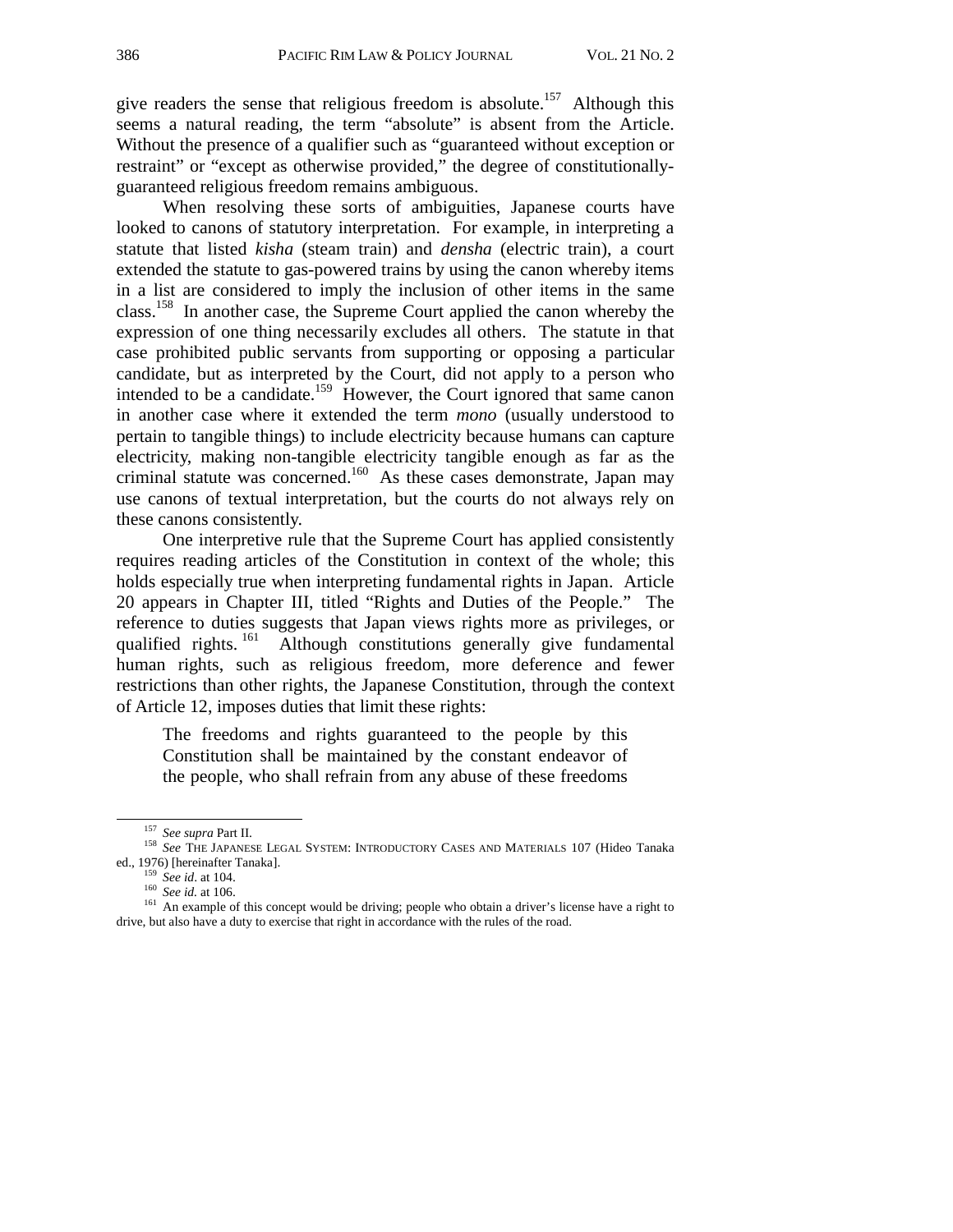and rights and *shall always be responsible for utilizing them for the public welfare*. 162

That final clause concerning the public welfare has been read to limit the manner in which the Japanese people can exercise all other constitutionally protected rights. Japan scholars widely know this rights-versus-duties relationship as the public welfare doctrine.

The Supreme Court most famously discussed the public welfare doctrine in the *Lady Chatterley's Lover* case.163 In that case, the Supreme Court affirmed the criminal convictions on obscenity charges of a prominent novelist and a reputable publisher. The charges stemmed from these individuals' roles in the distribution and sale of a widely popular translation of D.H. Lawrence's sexually-charged novel, *Lady Chatterley's Lover*. 164 The Court recognized the artistic value of the novel, as protected by Article 21's guaranteed freedom of expression, but also recognized that the presence of artistic value does not mutually exclude obscenity.<sup>165</sup> In extending public welfare as a justification for criminalizing obscenity and using it as a limitation on Article 21, the Court cited eight previous cases where it had read constitutionally-protected rights in context with Articles 12 and 13.<sup>166</sup> It is therefore appropriate, if not necessary, to read Article 20's guaranteed freedom of religion in context with the public welfare limits outlined in Article 12.

#### *3. The Government's Original Understanding of Articles 20 and 89 Calls for a Loose Interpretation, Allowing for Broad Interaction Between the State and Religions*

Although Article 20 contains a textual ambiguity by failing to define the extent of Japan's religious freedom, the rest of the Constitution provides context for setting the limits on this freedom. This context comes from Article 12, which defines Article 20 according to the public welfare. However, because the Constitution does not define public welfare, Article 20

<sup>&</sup>lt;sup>162</sup> NIHONKOKU KENPŌ [KENPŌ] [CONSTITUTION], art. 12 (emphasis added).<br><sup>163</sup> Saikō Saibansho [Sup. Ct.] Mar. 13, 1952, 11(3) SAIKŌ SAIBANSHO KEIJI HANREISHŪ [KEISHŪ] 997, *translated in* JOHN M. MAKI, COURT AND CONSTITUTION IN JAPAN: SELECTED SUPREME COURT

DECISIONS 1948–60, at 3 [hereinafter *The Lady Chatterley's Lover Decision*].<br><sup>164</sup> *Id.*<br><sup>165</sup> *Id.* Article 13 further extends the public welfare doctrine: The "right to life, liberty, and the<br><sup>166</sup> *Id.* Article 13 furt pursuit of happiness shall, to the extent that it does not interfere with the public welfare, be the supreme consideration in legislation and in other governmental affairs." NIHONKOKU KENPŌ [KENPŌ] [CONSTITUTION], art. 13.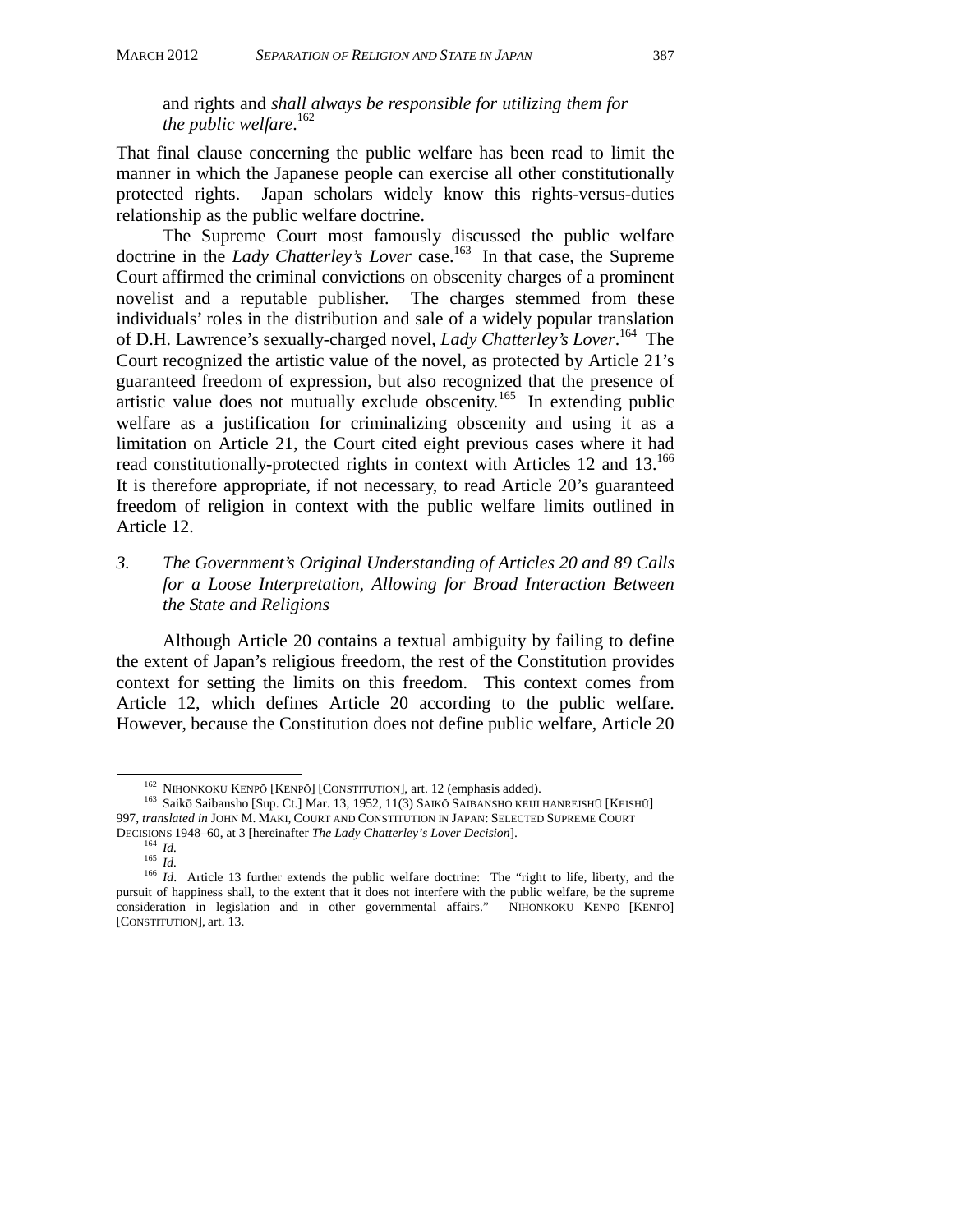cannot be fully understood without first looking outside the Constitution to define Article 12's public welfare and the limits it places on rights.

Courts may define the proper bounds of rights through legislative intent, which is usually contained in legislative debates or in commentary written by the drafters. Typically, Japanese courts do not cite to legislative history, but the courts do periodically use this history to informally guide their decisions.<sup>167</sup>

In examining the current Japanese Constitution, readers should keep in mind that the Supreme Commander of the Allied Powers ("SCAP")<sup>168</sup> drafted these provisions. Article 89, as well as Article 20's separation clause, did not appear in the drafting process until the United States submitted its February 1946 draft.<sup>169</sup> According to Kenzō Takayanagi,<sup>170</sup> the Diet adopted these provisions under a feeling of duress:

In 1946, when I participated in the making of the present Constitution, I believed that it was "imposed" upon Japan . . . . There is no doubt that such acceptance was gained by the superior military force of the Allied Powers, and that such policy [of democratization] was "forced" upon the Japanese government . . . . I was not then aware of the Moscow Agreement<sup>171</sup> . . . [and] thought SCAP was entitled to impose any constitutional text upon Japan . . . . I imagined also that the acceptance by Japan of this "imposed" Constitution might be one of the terms of the future peace treaty . . . . No legislation was enacted by the "free will of the Japanese" in the sense that enactment was accomplished "without any outside interference."<sup>172</sup>

Because the Constitution is not wholly a Japanese Constitution, textual interpretation should not provide the only lens for analyzing its provisions. Instead, scholars can best understand the constitution's text not only through

<sup>&</sup>lt;sup>167</sup> Tanaka, *supra* note 158, at 97.<br><sup>168</sup> Although "SCAP" was General Douglas MacArthur's official title, the acronym has become synonymous with the entirety of Allied occupation forces in Japan.

 $169$  KYOKO INOUE, MACARTHUR'S JAPANESE CONSTITUTION: A LINGUISTIC AND CULTURAL STUDY OF ITS MAKING 126, 129, 136 (1991).

 $170$  Kenzō Takayanagi was a Japanese lawyer, member of the House of Peers during the Occupation, and Chairman of the Commission on the Constitution from 1957 to 1964.

<sup>&</sup>lt;sup>171</sup> The Moscow Agreement was a joint declaration between Allied and Soviet diplomats that, *inter alia*, called for the joint oversight of Japan through the Far Eastern Commission and gave guidance and limits on SCAP's power to democratize Japan.

<sup>&</sup>lt;sup>172</sup> Kenzō Takayanagi, *Some Reminiscences of Japan's Commission on the Constitution*, *in* THE CONSTITUTION OF JAPAN: ITS FIRST TWENTY YEARS, 1947–1967, at 76-77 (Dan F. Henderson ed., 1968).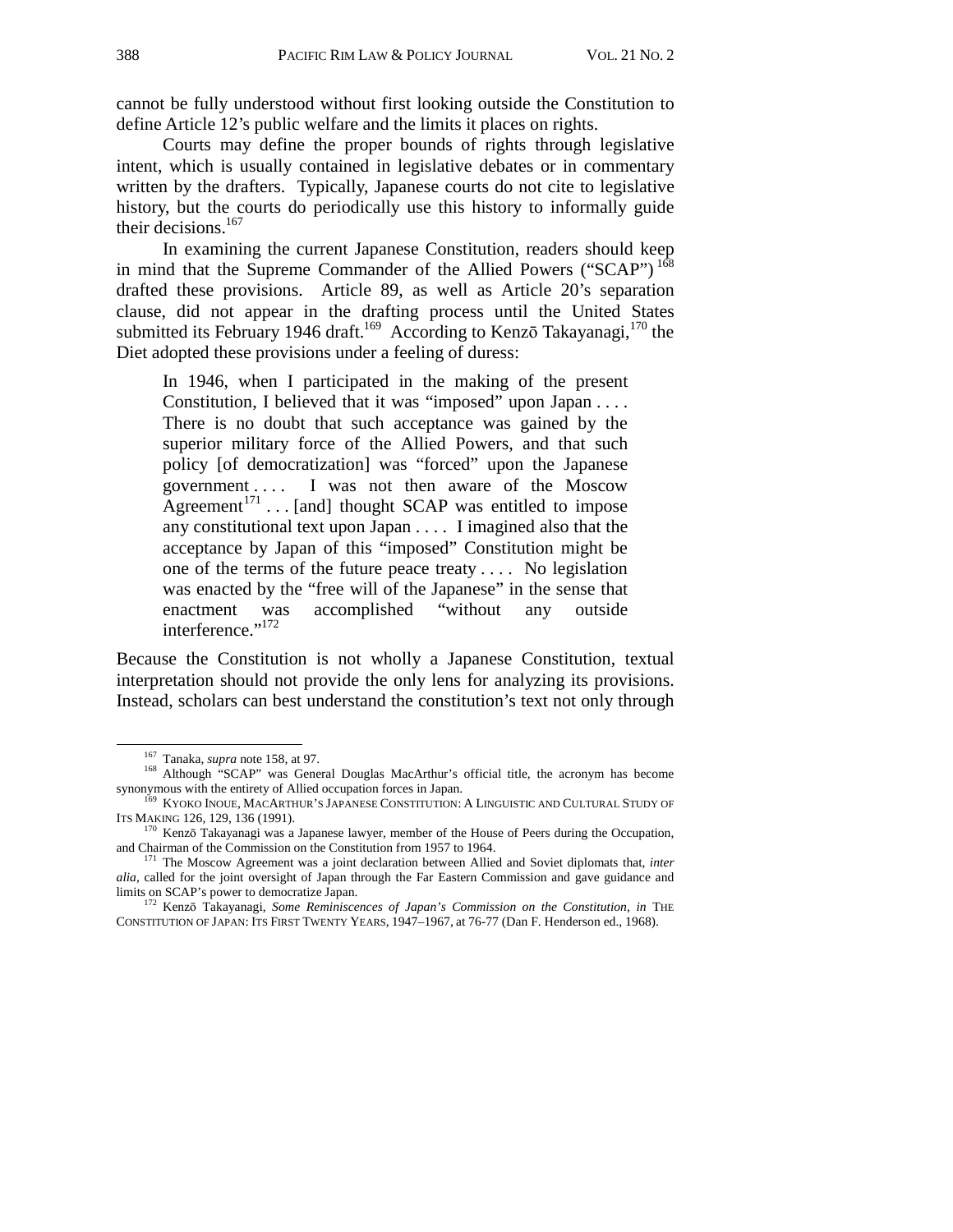examining SCAP's intent where it added certain provisions, but also through the ratifying Diet's interpretation of those provisions to fit Japan's needs.

When SCAP drafted Articles 20 and 89, it intended to "purge" Shintō from the state, regardless of the results of such policy.<sup>173</sup> As one SCAP draftsman stated: "We simply wanted to separate religion from the state. That was all there was to it. We were not concerned about any theories regarding church-state relations."<sup>174</sup> In other words, SCAP inserted Articles 20 and 89 solely to eliminate Shintō as a source of ultra-nationalism that could hinder pacification; SCAP had no concern in drafting those provisions, whatsoever, for the ideals of religious freedom. Because SCAP failed to consider public policy, strict reliance on the text of the separation articles is ill-advised without first considering what public policies will be advanced or hindered by separation.

Although SCAP did not stop to consider Japan's best interests, the Diet was not so short-sighted. Looking to the policies embodied by the text of these articles, members in both the House of Representatives and House of Peers raised concerns whether Article  $20(1)$  was an absolute freedom.<sup>175</sup> In addressing these concerns, Japan's executive branch assured the Diet that Article 12 (public welfare) worked in conjunction with Article 20 to limit freedom for the public welfare.<sup>176</sup> The government also assured the Diet that provisions limiting government interference with religion were not selfexecuting, but would be enacted by statute and protected in the courts by due process.<sup>177</sup> This original interpretation from the Japanese government supports the holding in the *SDF Enshrinement* case that the separation clauses provide an institutional guarantee and not an individually enforceable right.<sup>178</sup>

Japan's history of nationalism and religious persecution may provide a dual framework for interpreting Article 20. During the constitutional debates, Matsudaira Narimitsu of the House of Peers, in line with SCAP's intent, understood every sentence after Article 20(1) as merely a mechanism "to prevent the government's imposition of a particular religion that emphasizes ultra-nationalistic ideology."179 However, Mr. Kanamori of the Japanese government understood these additional provisions as keeping the

 <sup>173</sup> WILLIAM WOODWARD, THE ALLIED OCCUPATION OF JAPAN 1945–1952 AND JAPANESE RELIGIONS 78 (1972) (citing Letter from Frank Rizzo, General Section drafter (Aug. 28, 1967)).<br>
<sup>174</sup> *Id.* at 79 (quoting Letter from Frank Rizzo).<br>
<sup>175</sup> INOUE, *supra* note 169, at 132-33.<br>
<sup>176</sup> *Id.*<br>
<sup>177</sup> *Id.* at 133-35.<br>
<sup></sup>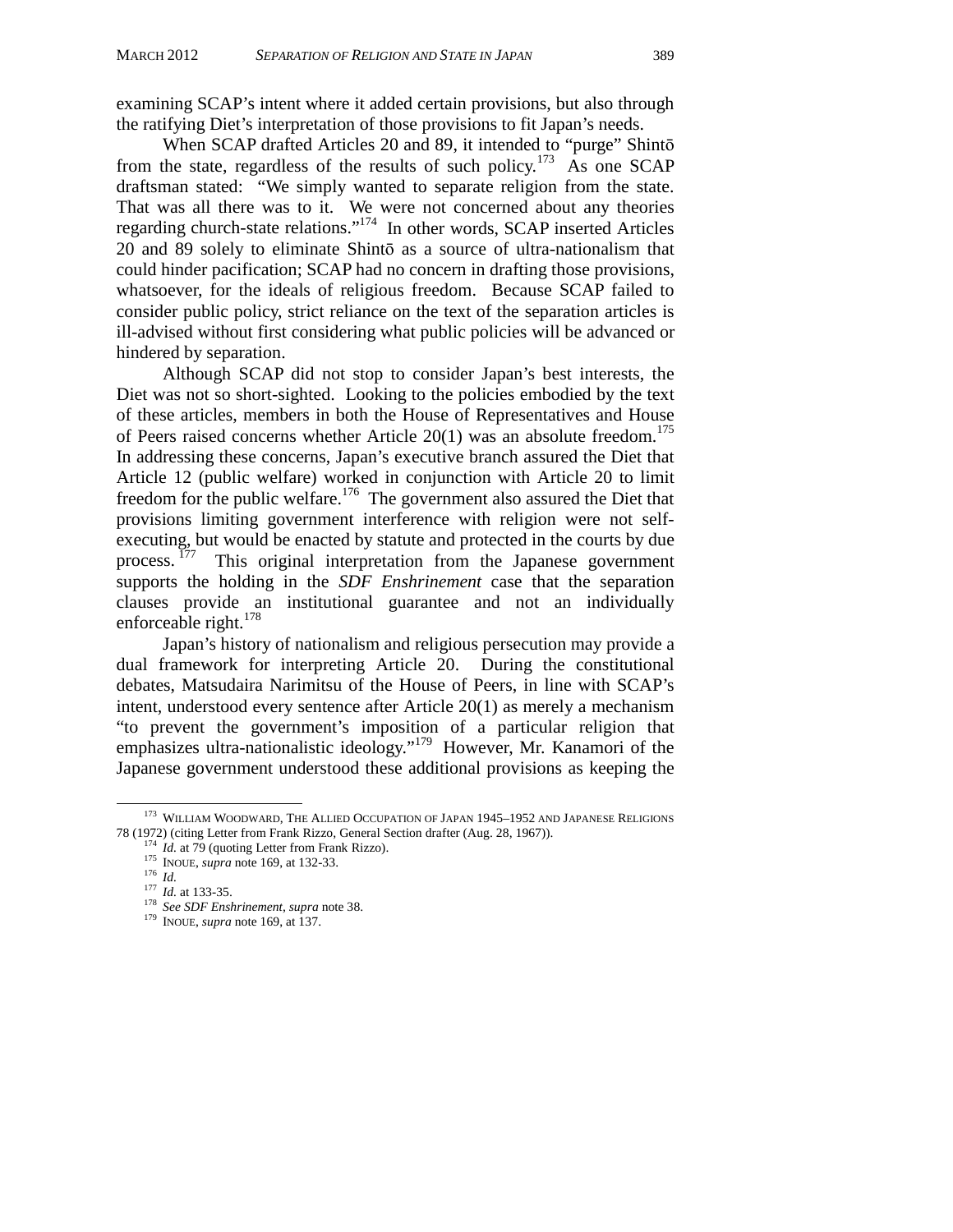state from actively or passively influencing any religion.<sup>180</sup> Mr. Kanamori likely had in mind the Meiji government's forced revision of religious doctrines, as happened to the religion Tenrikyō, and the baseless harassment of religious groups, as happened to the religions Ōmoto and Hito no Michi.<sup>181</sup> Under the government's interpretation, Article 20 served two purposes: 1) to prevent the government from reestablishing a state religion, and 2) to prevent the government from harassing religions. To those ends, Japan should limit Article 20 to provide the most flexibility for the Diet and the courts to consider the public welfare in addressing inevitable contacts between religion and government.

Although SCAP's purpose behind Articles 20 and 89 did not focus on religions, the text is impliedly for the benefit of religions. Because these provisions directly impact religions, scholars should also consider what sort of freedom and separation Japanese religions' adherents desired. Religious leaders and Diet members alike expressed deep concern over the practical implications of these articles, especially Article  $89<sup>182</sup>$  When the Diet ratified the Constitution, the Religions League of Japan (Nihon Shūkyō Remmei), representing Shintō, Buddhist, and Christian leaders, expressed dissatisfaction with Articles 20 and 89.183 Religious leaders feared that these articles would end all special privileges for religions, including tax exemptions and rent-free use of lands.<sup>184</sup>

Addressing these concerns, the Japanese government assured the Diet and religious leaders that Article 89 would not take away the prior privileges open to all religions.<sup>185</sup> Regarding Article 20, the government further clarified that the provision requires the government to respect all religions equally, without emphasizing one religion to the exclusion of others.<sup>186</sup> Therefore, while the text can be read to require strict separation, the Diet and religious groups only intended to ensure that all religions have equal opportunity to enjoy government privileges.

Diet members also raised concerns regarding the Article 20(3) prohibition against the government directly engaging in religious activity. Responding to those worries, the Japanese government informed the Diet that "it was perfectly acceptable for public schools to offer religious

<sup>180</sup>*Id.* at 139. 181 Kiyomi Morioka, *Attacks on the New Religions: Risshō Kōseikai and the "Yomiuri Affair"* (1989), *translated in* 21 JAPANESE J. OF RELIGIOUS STUD. 21/2-3 at 281, 309 (1994); SHIGEYOSHI MURAKAMI, JAPANESE RELIGION IN THE MODERN CENTURY 96-101 (1980).

<sup>&</sup>lt;sup>182</sup> INOUE, *supra* note 169, at 144.<br><sup>183</sup> WOODWARD, *supra* note 173, at 79; INOUE, *supra* note 169, at 145.<br><sup>184</sup> WOODWARD, *supra* note 173, at 79.<br><sup>185</sup> INOUE, *supra* note 169, at 145-46.<br><sup>186</sup> Id. at 150.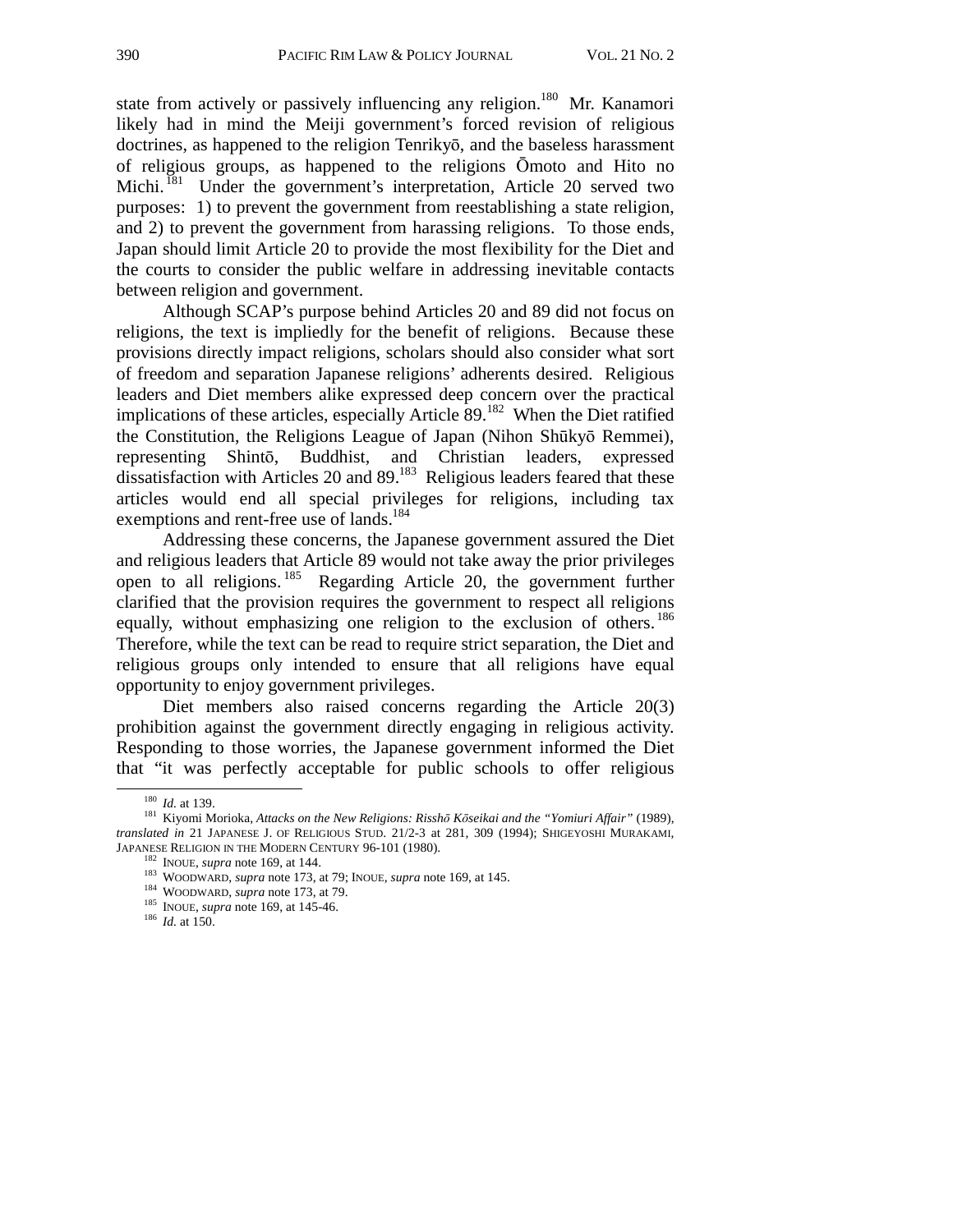programs as extracurricular activities, as long as the school did not restrict itself to one religion."<sup>187</sup> The government further explained that the Ministry of Education would "encourage activities such as alumni groups inviting various religious authorities for lectures, and that [the government] saw no problem with the principal of the public school initiating or actively participating in such activities."  $188 \text{ Given}$  the Japanese government's original understanding of these provisions as narrow limitations, the Supreme Court's decisions in *Tsu City*, *Minō*, and other religious activity cases do not appear out of line with the constitutional interpretation that government actors may support religion, as long as they do not deny other religions an opportunity to work with the state as well.

*4. Japan Should Define the Constitutionally-Required Degree of Religious Separation by Current Societal Standards Because Japanese Courts Recognize a "Living Constitution"* 

Although narrowly tailoring Article 20's restrictions on government interaction with religion comports with the Article's legislative history, scholars should remember that Japan's form of constitutionalism tempers any such interpretation. Japan's Constitution is a living Constitution;<sup>189</sup> this means that what may have been constitutional at the time of drafting will not necessarily remain constitutional as the years pass.

The *Chatterley* decision provides an excellent example of Japan's belief in a living Constitution. In the *Chatterley* case, the Court announced that the test for whether something constitutes obscenity, and thus violates the public welfare, is determined by "the good sense operating generally through the society, that is, the prevailing ideas of society."<sup>190</sup> However, one must keep in mind that what constitutes "prevailing ideas of society" is a judgment of law—not fact.<sup>191</sup>

Just because judicial discretion defines the shifts in public welfare does not mean that Japan's societal standards go unchanged. In *Repeta v.* 

<sup>&</sup>lt;sup>187</sup> *Id.* at 151.<br><sup>188</sup> *Id.* 189 *Id.* 189 Kenzō Takayanagi, *A Century of Innovation: The Development of Japanese Law, 1868-1961*, *in* THE JAPANESE LEGAL SYSTEM: INTRODUCTORY CASES AND MATERIALS 163, 191-93 (Hideo Tanaka ed., 1976). 190 *The Lady Chatterley's Lover Decision*, *supra* note 163, at 9. 191 *See* Saikō Saibansho [Sup. Ct.] Oct. 15, 1969, Sho 39 (a) no. 305, 23(10) SAIK<sup>Ō</sup> SAIBANSHO KEIJI

HANREISHŪ [KEISHŪ] 1239, *translated in* HIROSHI ITOH & LAWRENCE W. BEER, THE CONSTITUTIONAL CASE LAW OF JAPAN: SELECTED SUPREME COURT DECISIONS, 1961-70, at 188 (1978) ("[J]udges are charged with determining whether or not a work is possessed of obscenity by judging the work itself according to prevailing social ideas; and this determination is a judgment of law.").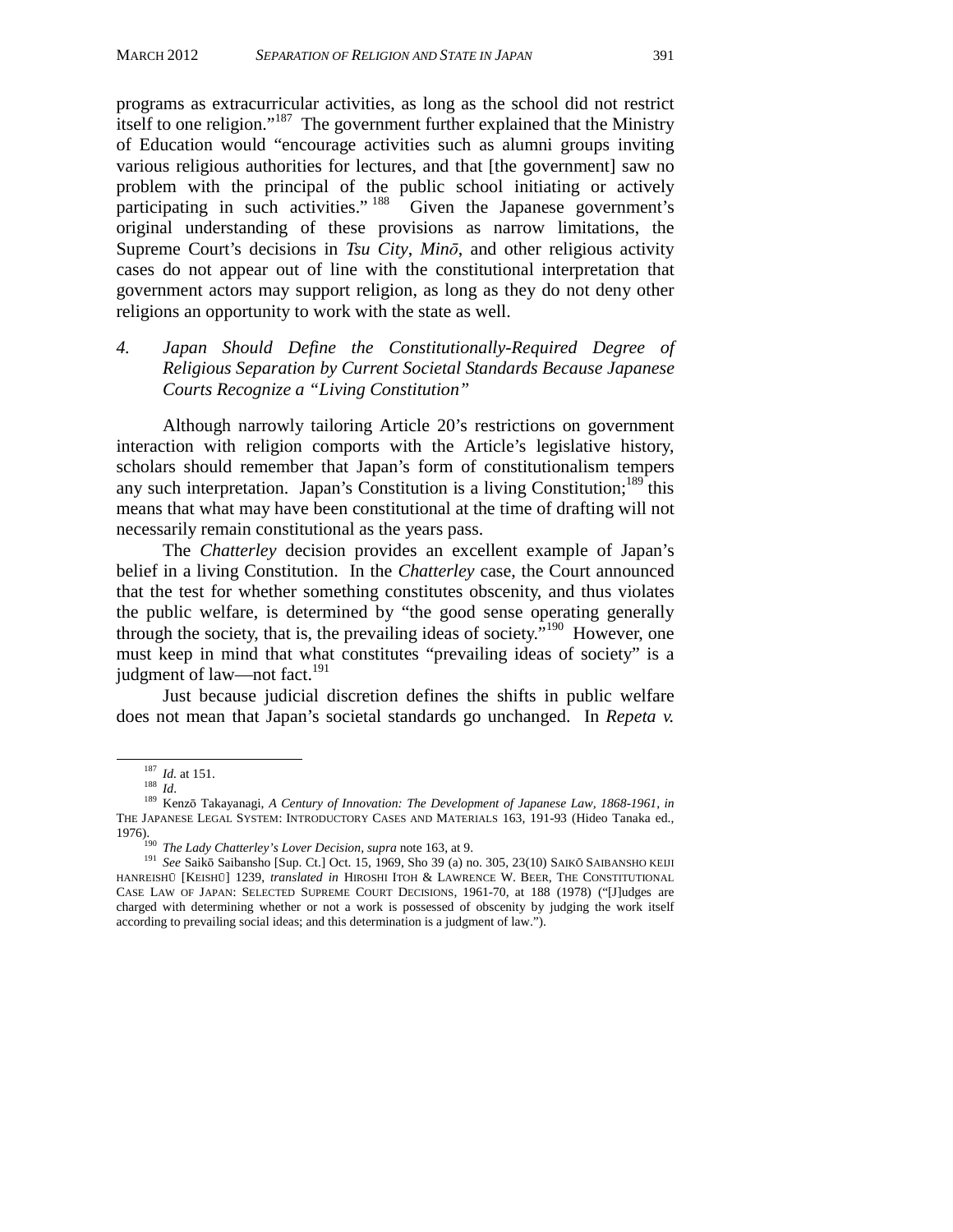*Japan*, the Japanese Supreme Court reversed a trial judge's ruling on the grounds that the public welfare interests had diminished.<sup>192</sup>

The case started when a trial judge prevented Lawrence Repeta, a prominent American legal scholar, from taking research notes while observing the judge's trial.  $^{193}$  Repeta challenged the order as an unconstitutional restraint on freedom of expression and as inequitable as applied because the court allowed the press corps to take notes during the  $\arctan 194$ 

Addressing Repeta's challenge, the Supreme Court began its opinion by affirming the standard that "rational restriction" (*gōriteki seigen*) can limit any freedom.<sup>195</sup> In determining whether the restriction had a rational basis, the Supreme Court reversed, finding the trial judge's rationale obsolete because present day circumstances had diminished the need for such public welfare restrictions:

[T]he instant measure should be said to be an exercise of the courtroom policing power lacking a rational basis. [Although there may have been a rational basis for restricting note-taking in the past, when courtroom disruption was an everyday occurrence,] at present we have reached the point where consideration for the taking of notes by spectators is lacking, and hereafter must recognize that concern for the taking of notes by spectators is demanded.<sup>196</sup>

The Supreme Court's opinion in *Repeta* provides a clear indication that Japan's constitutional provisions evolve as Japanese society changes. Although Article 20's legislative history indicates an intent that the courts loosely construe its provisions, Japan's constitutionalism requires that they also take into account the country's current situation; this constitutionalism should hold special importance for Japan in light of the fact that SCAP drafted the constitution's text.197 Thus, in terms of Article 20 and other constitutional rights, the *Repeta* case indicates that the boundaries of Japan's rights, as defined by Article 12's public welfare provisions, will change over

 <sup>192</sup> *See generally* Saikō Saibansho [Sup. Ct.] Mar. 8, 1989, Sho 63 (o) no. 436, 43(2) SAIK<sup>Ō</sup> SAIBANSHO MINJI HANREISHŪ [MINSHŪ] 89, *translated in* LAWRENCE W. BEER & HIROSHI ITOH, THE CONSTITUTIONAL LAW OF JAPAN 1970 THROUGH 1990 (1996) [hereinafter *Repeta*].<br>
<sup>193</sup> *Id.* at 628.<br>
<sup>194</sup> *Id.* at 629.<br>
<sup>196</sup> *Id.* at 632.<br>
<sup>197</sup> *See supra* Part IV.A.3.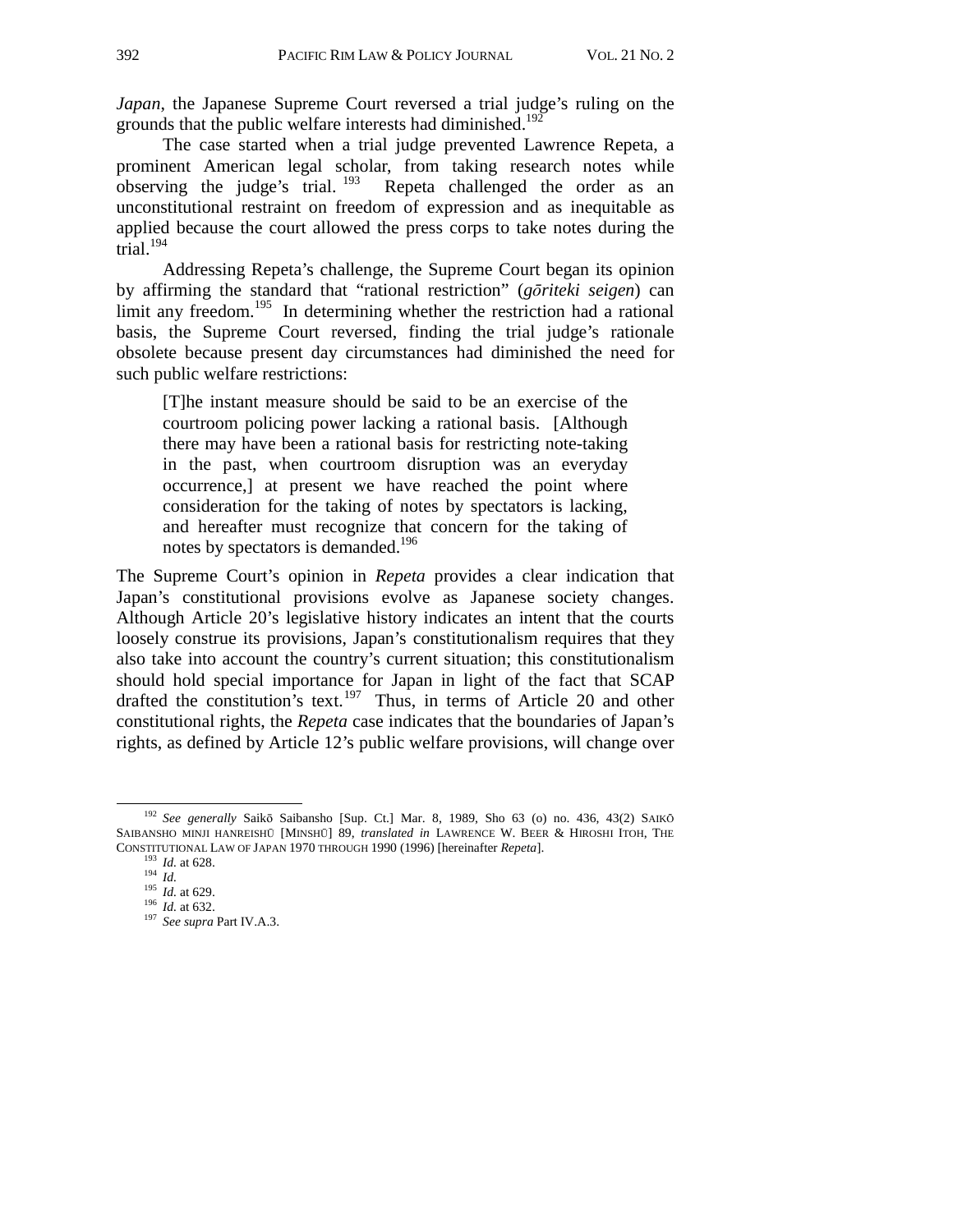time as Japan's people and the circumstances in which they live also change.<sup>198</sup>

#### *5. Taking Public Policy into Account, a Narrow Interpretation of the Prohibitions in Articles 20 and 89 Best Serves Japan's Public Welfare*

To determine whether Japan's current societal situation calls for stricter or looser interpretation of Articles 20 and 89 requires examining public policy considerations. Where, as here, different constitutional provisions compete (that is, Articles 20 and 89 compete against Article 12), the Japanese Supreme Court has held that weighing public policy becomes all the more important.<sup>199</sup>

*Tanaka v. Nishiwaki* provides a good example of this principle in action.<sup>200</sup> In limiting the inviolable right to own or to hold property, embodied in the letter and purpose of Article 29 of the Constitution, the Supreme Court found that changed circumstances had made it more important to require land-owners to show justifiable cause before removing renters who have greater need for the land.<sup>201</sup> In the spirit of *Tanaka*, the Court should place greater emphasis on examining changed circumstances and determining which policies would benefit from a narrow interpretation of the prohibitions in Articles 20 and 89.

When SCAP drafted these articles, it feared Japanese re-militarization. As part of its strategy to prevent that from happening, SCAP inserted Articles 20 and 89.<sup>202</sup> In the decades since the close of World War II, the Japanese people and their religions no longer face the threat of State Shintō, or of the state otherwise co-opting religion.

Instead, the Japanese people and their state have been threatened by religiously-motivated violence and religions used for fraud. On March 20, 1995, the religion Aum Shinrikyō staged a coordinated attack on the Tokyo subway system; in that attack, the group released the nerve gas Sarin, killing thirteen people and injuring nearly a thousand more.<sup>203</sup> Along with religious

<sup>&</sup>lt;sup>198</sup> Repeta, *supra* note 192, at 627.<br><sup>199</sup> HIROSHI ITOH & LAWRENCE W. BEER, THE CONSTITUTIONAL CASE LAW OF JAPAN: SELECTED SUPREME COURT DECISIONS, 1961-70, at 149 (1978) (discussing Saikō Saibansho [Sup. Ct.] Nov. 21, 1967, Sho 42 (a) no.1464, 21(9) SAIKŌ SAIBANSHO KEIJI HANREISHŪ [KEISHŪ] 1245 (*Taniguchi v. Japan*)).<br><sup>200</sup> Saikō Saibansho [Sup. Ct.] June 6, 1962, Sho 34 (o) no. 502, 16(7) SAIKŌ SAIBANSHO MINJI

HANREISHŪ [MINSHŪ] 1265, *translated in* THE JAPANESE LEGAL SYSTEM: INTRODUCTORY CASES AND MATERIALS 82-86 (1976).

MATERIALS 82-86 (1976).<br><sup>201</sup> *Id.*<br><sup>202</sup> *See supra* Part IV.A.2.<br><sup>203</sup> For background on Aum Shinrikyō, its path to violent extremism, the 1995 gas attack, and subsequent government crackdown, see generally Thomas Leo Madden, Note, *The Dissolution of Aum Shinri Kyou as a Religious Corporation*, 6 PAC. RIM L. & POL'Y J. 327 (1997); IAN READER, A POISONOUS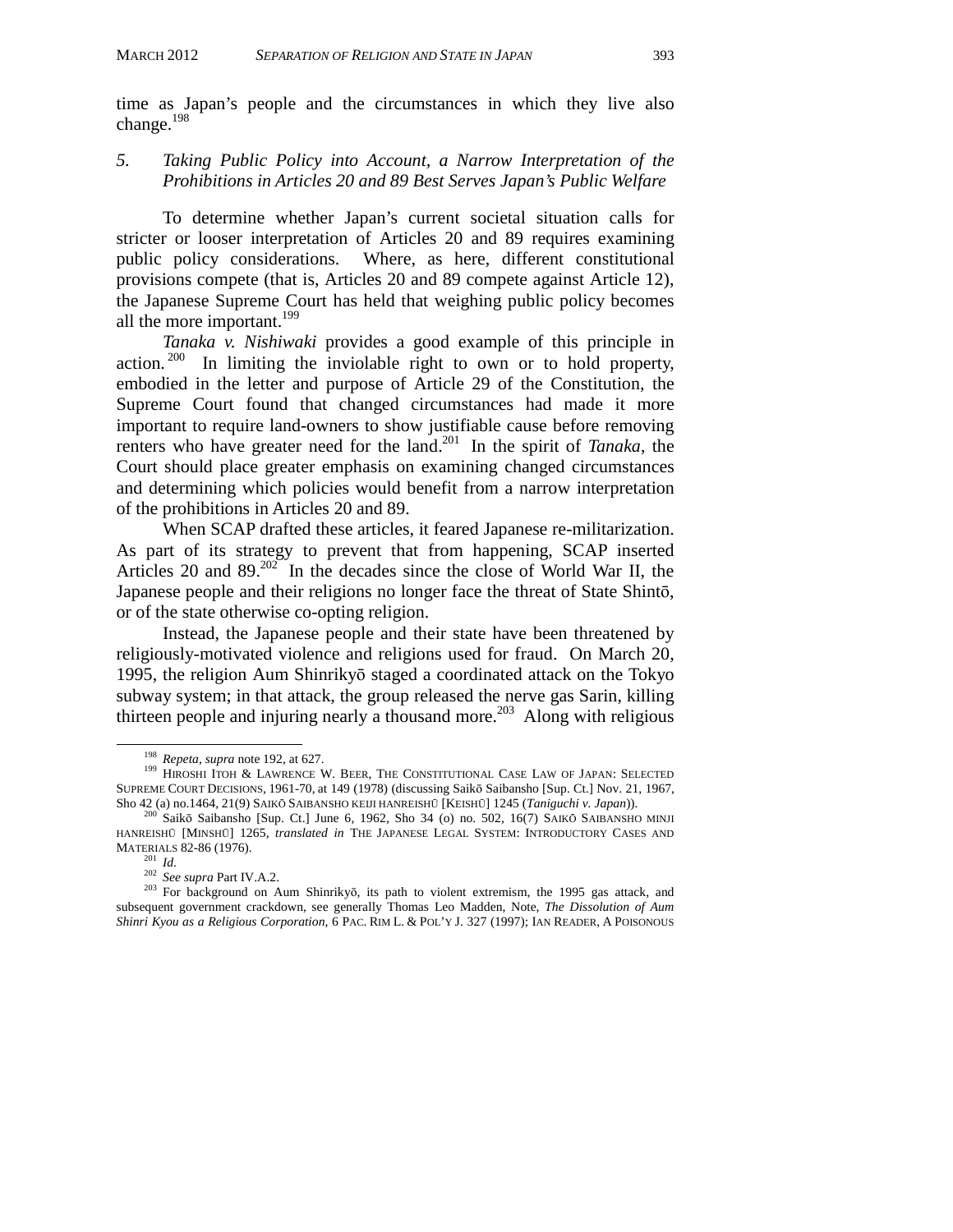extremism, Japan has also had to deal with allegations of religions defrauding its members.<sup>204</sup>

In both situations, the government dealt with these threats judiciously. Although the government ultimately disbanded Aum Shinrikyō, "[t]he sect's crimes include[d] not only a large-scale indiscriminate terrorist attack, but also kidnapping, drugging, homicide, the production of weapons of mass murder, and conspiracy to commit armed insurrection."<sup>205</sup> Considering these crimes, and the lives lost and negatively impacted because of Aum, disbandment and criminal prosecution were necessary to protect the public welfare. Without a lenient interpretation of Article 20, the government could not have adequately dealt with the threat Aum presented.

The public also vehemently called for disbanding the religion Risshō Koseikai after a series of scathing articles by the Yomiuri newspaper in the  $1950s$ .<sup>206</sup> Although the Diet launched an investigation in response to the newspaper attacks, which ultimately criticized the religion, the executive branch, through the Ministry of Education, kept the Diet in check and worked with Koseikai to resolve the incident.<sup>207</sup> In the end, Koseikai came out stronger than before,<sup>208</sup> whereas in the Meiji Era, Koseikai would have seen its leaders arrested for *lèse-majesté* and been either disbanded or forced by the government to alter its doctrines.<sup>209</sup>

Based on the government's demonstrated ability to even-handedly balance religious freedom with the public welfare and the lack of any real threat of re-establishing State Shintō, there is no readily apparent policy justification for rigidly applying Articles 20 and 89—their original purpose is safely being served.

Japan's policy favoring broad judicial discretion also benefits from narrowly interpreting the prohibitions in Articles 20 and 89. This policy objective explains why Japan's Constitution contains so many vague provisions such as the "public welfare" provisions. Kenzō Takayanagi<sup>210</sup> explained the purpose behind the current constitution's vagueness this way:

j

COCKTAIL?: AUM SHINRIKYO'S PATH TO VIOLENCE (1996); IAN READER, RELIGIOUS VIOLENCE IN CONTEMPORARY JAPAN: THE CASE OF AUM SHINRIKYO (2000). 204 *See generally* Morioka, *supra* note 181; *see also* HELEN HARDACRE, AFTER AUM: RELIGION AND

CIVIL SOCIETY IN JAPAN, THE STATE OF CIVIL SOCIETY IN JAPAN 150-52 (2003). 205 SUSUMU SHIMAZONO, AUM SHINRIKYŌ NO KISEKI (1995), *condensed and translated in* Robert

Kisala, *In the Wake of Aum: The Formation and Transformation of a Universe of Belief*, 22 JAPANESE J. OF RELIGIOUS STUD. 381, 381-82 (1995).<br>
<sup>206</sup> See generally Morioka, *supra* note 181.<br>
<sup>207</sup> *Id.* at 298-300.<br>
<sup>208</sup> *Id.* at 308-10.<br>
<sup>209</sup> See supra note 181 and accompanying text.<br>
<sup>210</sup> Kenzō Takayanagi was a Japanese

was ratified; he was in charge of revising Japan's constitution during the 1950s and 1960s.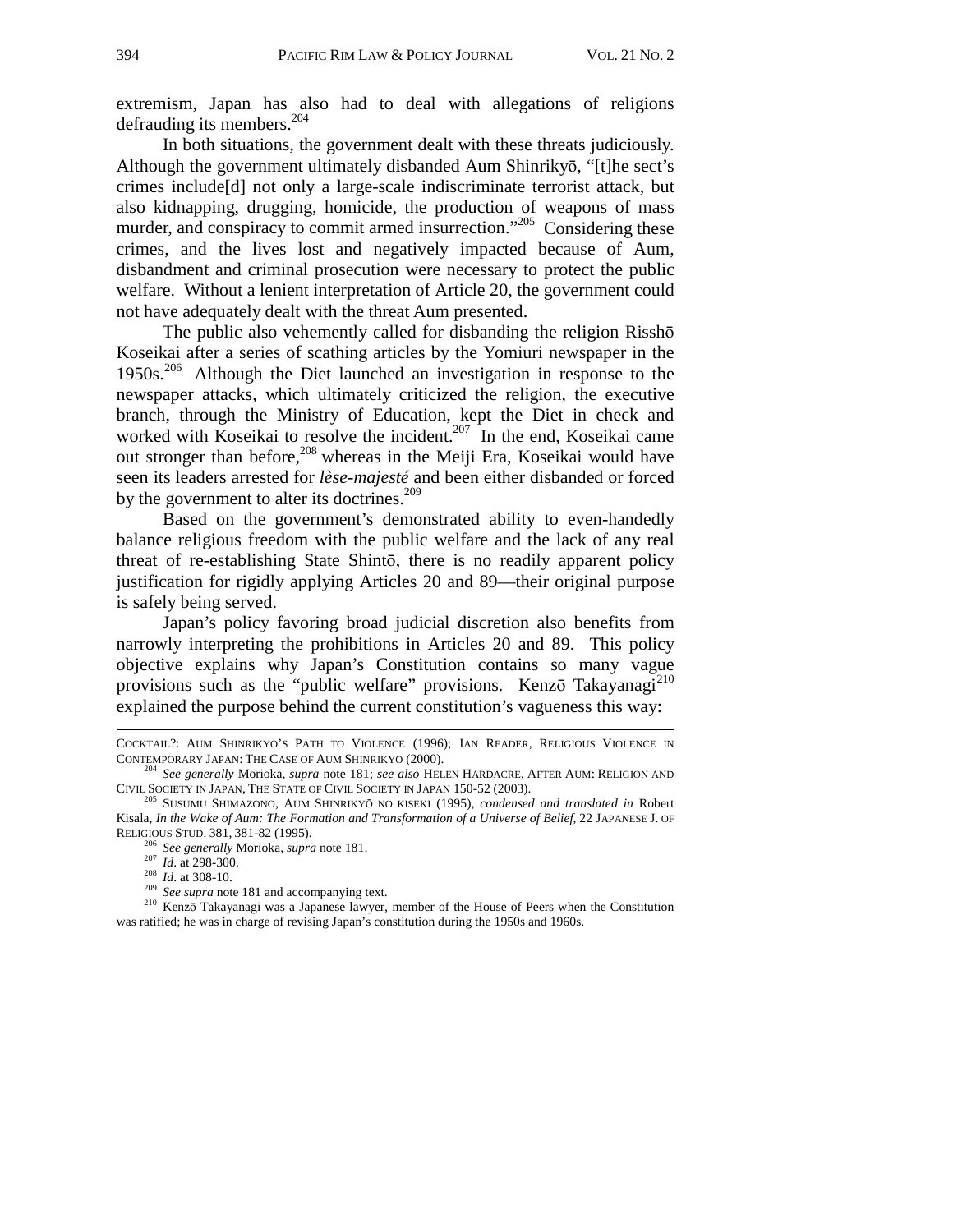To establish detailed restrictive provisions in the Constitution itself might result, on the one hand, in narrowing the area of independent discretion as expressed by the exercise of the high intelligence of the Supreme Court and, on the other, in imposing contemporary views on later generations by means of the Constitution itself. It is the intent of the Constitution of Japan to provide elasticity, not by resorting to frequent constitutional revision, but by determining through the exercise of good sense of the Supreme Court the limitations on fundamental human rights in accordance with changes from period to period.<sup>211</sup>

Under this framework, it makes sense that as the threat of State Shintō decreases over time, Articles 20 and 89 need not remain the robust prohibitions that their text originally embodied. With SCAP's original purpose served, these provisions now serve only to ensure that people remain free to exercise their religious beliefs and religious conscience. Strict separation no longer makes sense because, as demonstrated here, a government-funded ceremony or stipend does not generally prevent people from being able to attend worship services or otherwise exercise their personal beliefs.

Without the threat of revived State Shintō, Article 20 only serves to protect free conscience in two very distinct forms. One form serves to shield the people from legislation that would impose religious laws, such as Canon Law<sup>212</sup> or Shari'a Law, <sup>213</sup> which is in no way a current threat. More pressing, Article 20 serves to protect religions from the people. Popular opinion in Japan distrusts religions and believes they should no longer enjoy tax privileges.  $2^{14}$  In such a political climate, there simply exists no compelling reason to keep the government from engaging with religious groups to ensure their continued freedom.

A lack of strong policies justifying strict separation, however, does not necessarily mean that Japanese courts should narrowly construe the prohibitions in Articles 20 and 89. There must be a legitimate public policy objective served by interactions between the state and religion. As the Aum incident indicates, one such policy is that the government must have freedom to regulate religions where public safety is at stake. Another policy

<sup>&</sup>lt;sup>211</sup> Takayanagi, *supra* note 172, at 93.<br><sup>212</sup> Canon Law is the set of laws that govern the Roman Catholic Church and its members.<br><sup>213</sup> Shari'a Law is the set of laws that govern Islam and its members.<br><sup>213</sup> HARDACRE, *ishiki to jittai ni tsuite*, 510 CHŪŌ CHŌSAHŌ 1 (2000)).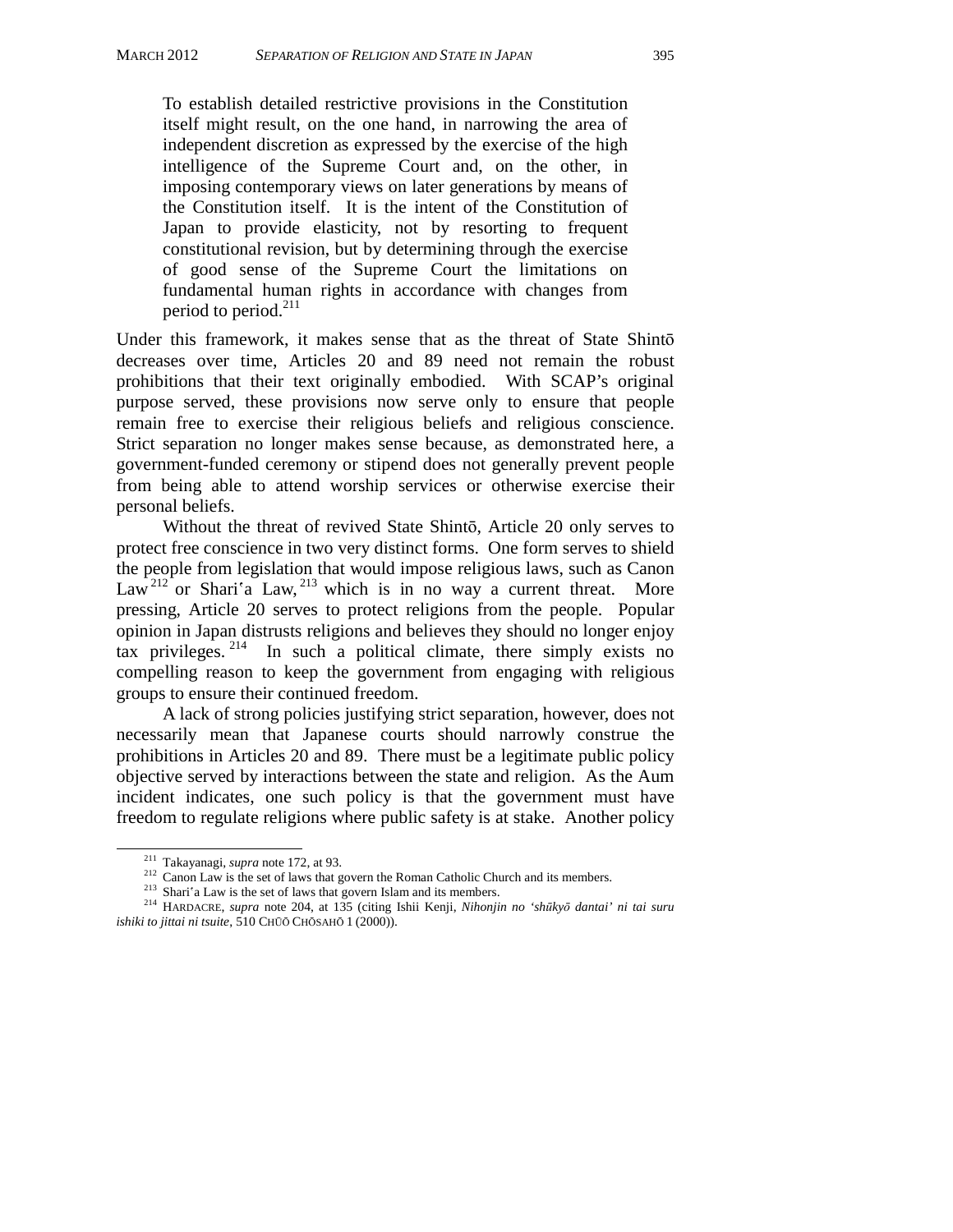is to protect religion's very existence. To do so, the government must also have the freedom to afford those groups various privileges such as tax exemptions and the right to acquire property in the organization's name.

The goal of fostering civil society provides another public policy not yet examined, which may also serve to restore public trust in religion.<sup>215</sup> Japan's religious civil society organizations provide public benefits in many ways, including fighting poverty, crime, and drug addiction; operating schools, museums, parks, and hospitals; operating homes for orphans, the elderly, and the handicapped; organizing efforts for community selfimprovement; and advocating social policies in legislatures and in courts.<sup>216</sup> Governments can, when it is done properly, directly achieve the goal of improving civil society by providing public funds and other financial benefits to civil society groups for services rendered, or through subsidies to provide these services to others.<sup>217</sup> In both the United States and Japan, the state contributes more capital to civil society organizations than any other of these groups' funding sources.<sup>218</sup> Without government support, it is safe to say that many civil society organizations would no longer have the means necessary to operate. So long as public funds do not come with excessive strings or other circumstances that hinder these organizations' independence, civil society will be improved. $^{219}$ 

Japan, by permitting the state and religions to liberally interact, will become safer, will give its religions a better chance of survival, and will improve its society as a whole through the increase in social capital. $^{220}$ Although many benefits come from increasing religious interaction, Japan must still guard to prevent government discrimination against religions. To address this concern, the Japanese Supreme Court should adopt a new test for balancing the freedom of religion with the public welfare.

<sup>&</sup>lt;sup>215</sup> This comment uses Robert Pekkanen's definition of civil society: the "organized, nonstate, nonmarket sector." ROBERT PEKKANEN, JAPAN'S DUAL CIVIL SOCIETY: MEMBERS WITHOUT ADVOCATES 3

<sup>(2006). 216</sup> Helen Hardacre, *Religion and Civil Society in Japan*, 31 JAPANESE J. OF RELIGIOUS STUD. 389,

<sup>393 (2004);</sup> HARDACRE, *supra* note 204, at 135. 217 Robert Pekkanen, *Molding Japanese Civil Society: State-Structured Incentives and the Patterning* 

<sup>&</sup>lt;sup>218</sup> PEKKANEN, *supra* note 215, at 71.<br><sup>219</sup> Pekkanen, *supra* note 217.<br><sup>219</sup> Pekkanen, *supra* note 217.<br><sup>220</sup> For an introduction to the concepts of civil society and the benefits of social capital, see ROBERT PUTNAM, BOWLING ALONE: THE COLLAPSE AND REVIVAL OF AMERICAN COMMUNITY (2000).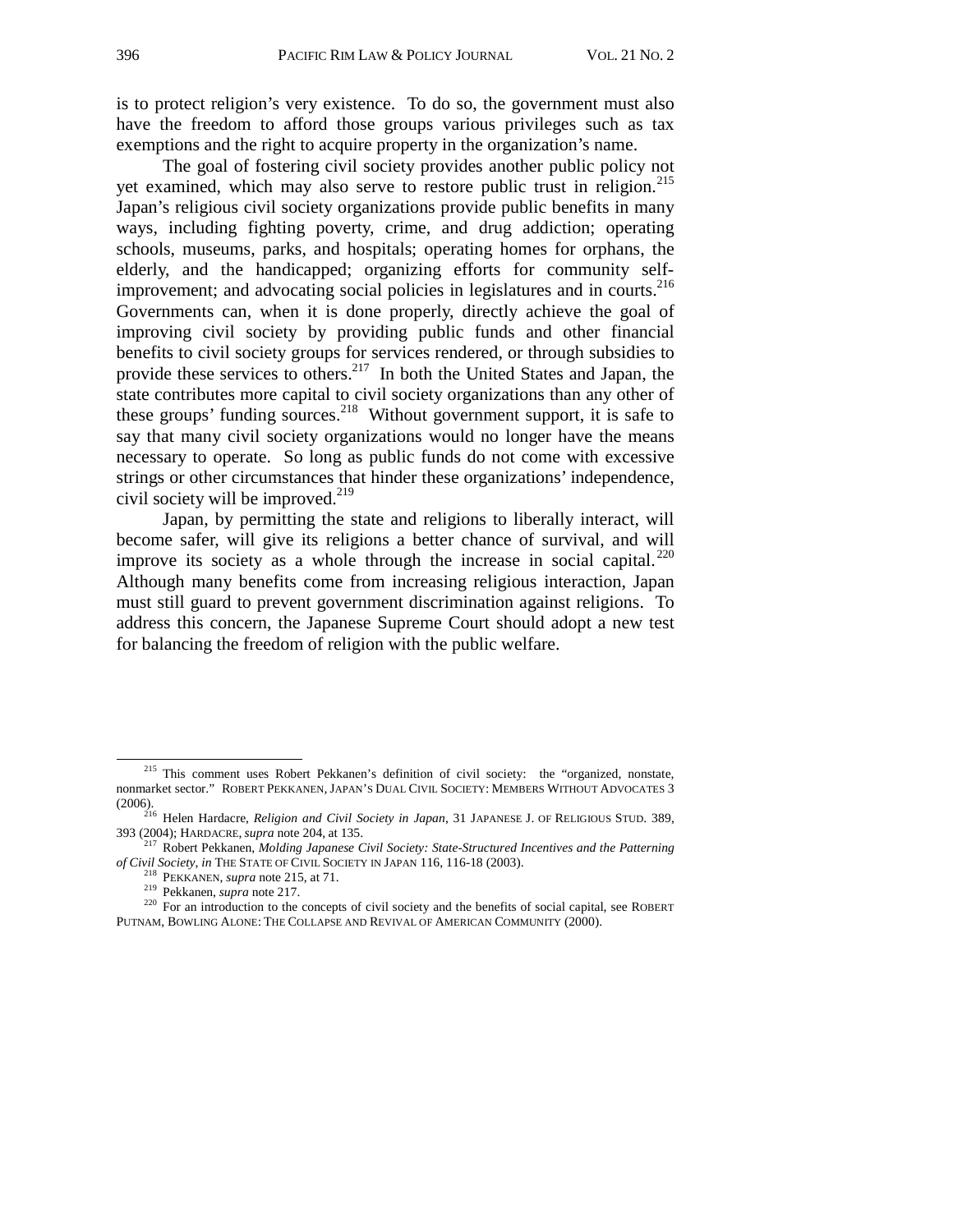#### *B. A New Test: Balancing Religious Freedom with the Public Welfare*

Japanese courts, influenced by U.S. jurisprudence, frequently apply balancing tests to decide legal questions.<sup>221</sup> The purpose and effects test discussed in this comment provides one such example. Although this comment proposes abandoning that test, the Court should replace it with another balancing test. Balancing is critical because every case that invokes Article 20 will always implicate Article 12's public welfare doctrine. The courts cannot simply leave such conflicting constitutional provisions of equal legal importance in conflict, but must reconcile the provisions by weighing the interests surrounding each article.

As a part of this new balancing test, Japanese courts should review allegations of state misconduct under a rebuttable presumption of constitutionality. As in any lawsuit, the plaintiffs carry the initial burden of proof. As a practical matter when reviewing government action, Japanese courts will, and already do, impose a heightened burden to rebut Japan's long-standing presumption favoring the government. It has been argued that Japan's courts do this as a matter of institutional self-preservation as a coequal branch of government. In the past, the Diet has taken years to respond to Supreme Court decisions holding laws unconstitutional.<sup>222</sup> Because the Japanese courts to date have not been fully treated as a coequal branch of government, a heightened burden must be met before a constitutional violation will be found. By requiring a higher standard, the judicial system assures itself that any case of misconduct that meets that standard will likely get the attention of the other branches of Japanese government.<sup>223</sup>

Under this standard for judicial review, the courts should weigh the public welfare against the principles of freedom and separation of religion, as the courts do in every case implicating constitutional rights. Based on the preceding sections, proper considerations for the public welfare include 1) public safety, and 2) the improvement of civil society. Freedom of religion and the separation of religion from the state are guided by 1) the threat of reestablishing a state religion, 2) whether the religious activity engaged in by the state works to the detriment of other religions, and 3) whether the government actor has denied other religions the opportunity to receive similar public benefits or recognition.

<sup>&</sup>lt;sup>221</sup> Hidenori Tomatsu, *Judicial Review in Japan: An Overview of Efforts to Introduce U.S. Theories*, *in* FIVE DECADES OF CONSTITUTIONALISM IN JAPANESE SOCIETY, 251, 266-67 (Yoichi Higuchi ed., 2001). <sup>222</sup> Id. at 270-71.<br><sup>223</sup> JOHN O. HALEY, THE SPIRIT OF JAPANESE LAW 181-82 (1998) (arguing the Japanese Supreme

Court's inability or reluctance to decide against the government has helped to bolster its power to effectuate change in the few cases where the Court has found constitutional violations).